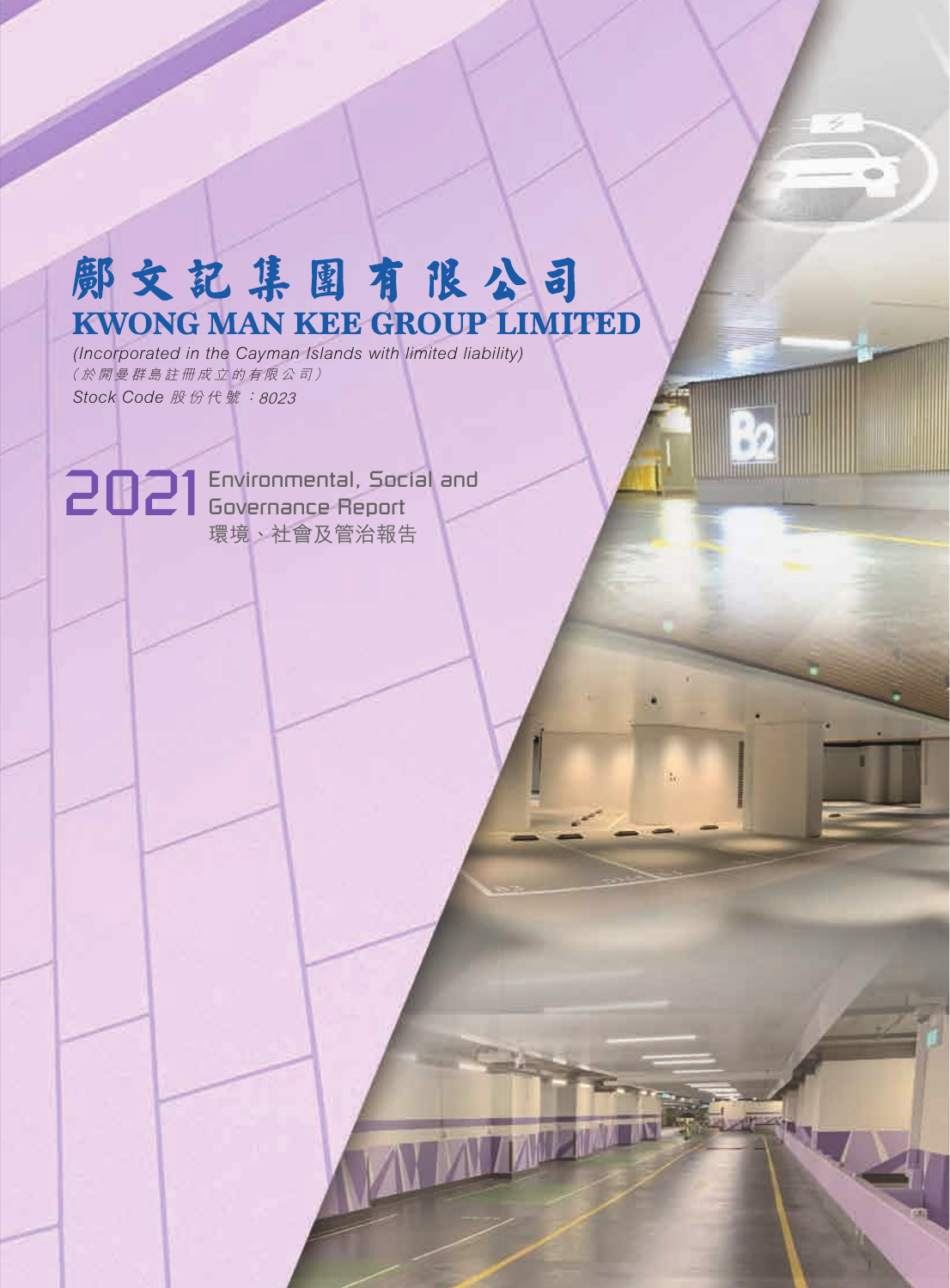### **INTRODUCTION**

In recent years, there has been an increasing trend among Environmental and Corporate Social Responsibility Specialists and institutional investors, in particular to seek fundamental value in companies by analysing enterprise value based on Environmental, Social and Governance ("ESG") factors.

The aim of this report is to help investors and other stakeholders understand in detail how we approach ESG issues and what we are doing in these areas, with a view to creating sustainable corporate value.

### **OVERVIEW**

- 1. The Company is incorporated in Cayman Islands with its shares admitted to trading under GEM of The Stock Exchange of Hong Kong Limited since 13 October 2016, and is the parent company of various operating subsidiaries in Hong Kong and Macau (collectively the "Group").
- 2. The Company's ESG Code has adopted the principles and general disclosure requirements as well as the recommended disclosure (KPI) in the ESG Reporting Guide under Appendix 20 of the Rules Governing the Listing of Securities on GEM of The Stock Exchange of Hong Kong Limited (the "GEM Listing Rules").
- 3. The Group is principally engaged in car park flooring industry in Hong Kong and Macau. The Group provides
	- (i) flooring services, which involve the application of proprietary floor coating products for the purpose of providing a colourful, slip-resistant, hard wearing surface that is resistant against water and petrochemicals;
	- (ii) ancillary services, which include specialized texture painting and waterproofing works; and
	- (iii) sales of car park flooring materials.
- 4. The car park flooring services are subject to the Environmental factor, which is the first element of the ESG Code, covering particularly the areas of (a) climate change, (b) sustainable use of resources, and (c) preservation of biodiversity – natural resources.
- 5. The ancillary services involve consideration of (a) emissions control, (b) use of resources, and (c) environmental and natural resources, which falls into the first element of the ESG Code.

### 緒言

近幾年,環境及企業社會責任專家及機構投資者 愈趨根據環境、社會及管治因素分析企業價值, 特別是從而發掘相關公司的基礎價值。

本報告旨在幫助投資者及其他持份者詳細瞭解我 們如何處理環境、社會及管治事宜以及所採取的 措施,藉此創造可持續企業價值。

### 概覽

- 1. 本公司於開曼群島註冊成立,其股份自二 零一六年十月十三日獲批准於香港聯合交 易所有限公司GEM買賣,並為多間於香港 及澳門營運之附屬公司的母公司(統稱「本 集團」)。
- 2. 本公司已採納香港聯合交易所有限公司GEM 證券上市規則(「GEM上市規則」)附錄二十 的環境、社會及管治報告指引所載的原則及 一般披露規定,以及關鍵績效指標建議披露 作為本公司的環境、社會及管治指引。
- 3. 本集團主要從事香港及澳門停車場地坪鋪 設行業。本集團提供以下服務
	- (i) 地坪鋪設服務,涉及塗裝專利地坪鋪 設塗層產品以提供色彩豐富、防滑以 及具防水及不易受石油化工產品破壞 特性的耐磨表面;
	- (ii) 配套服務, 包括專業紋理塗裝及防水 工程;及
	- (iii) 銷售停車場地坪鋪設物料。
- 4. 停車場地坪鋪設服務涉及環保因素,為環 境、社會及管治守則第一要素,尤其涵蓋 以下方面:(a)氣候變化、(b)資源可持續利 用、及(c)生物多樣化-自然資源的保育。
- 5. 配套服務牽涉(a)氣體排放控制、(b)資源利 用、及(c)環境及自然資源,亦屬於環境、 社會及管治守則之第一因素的範疇。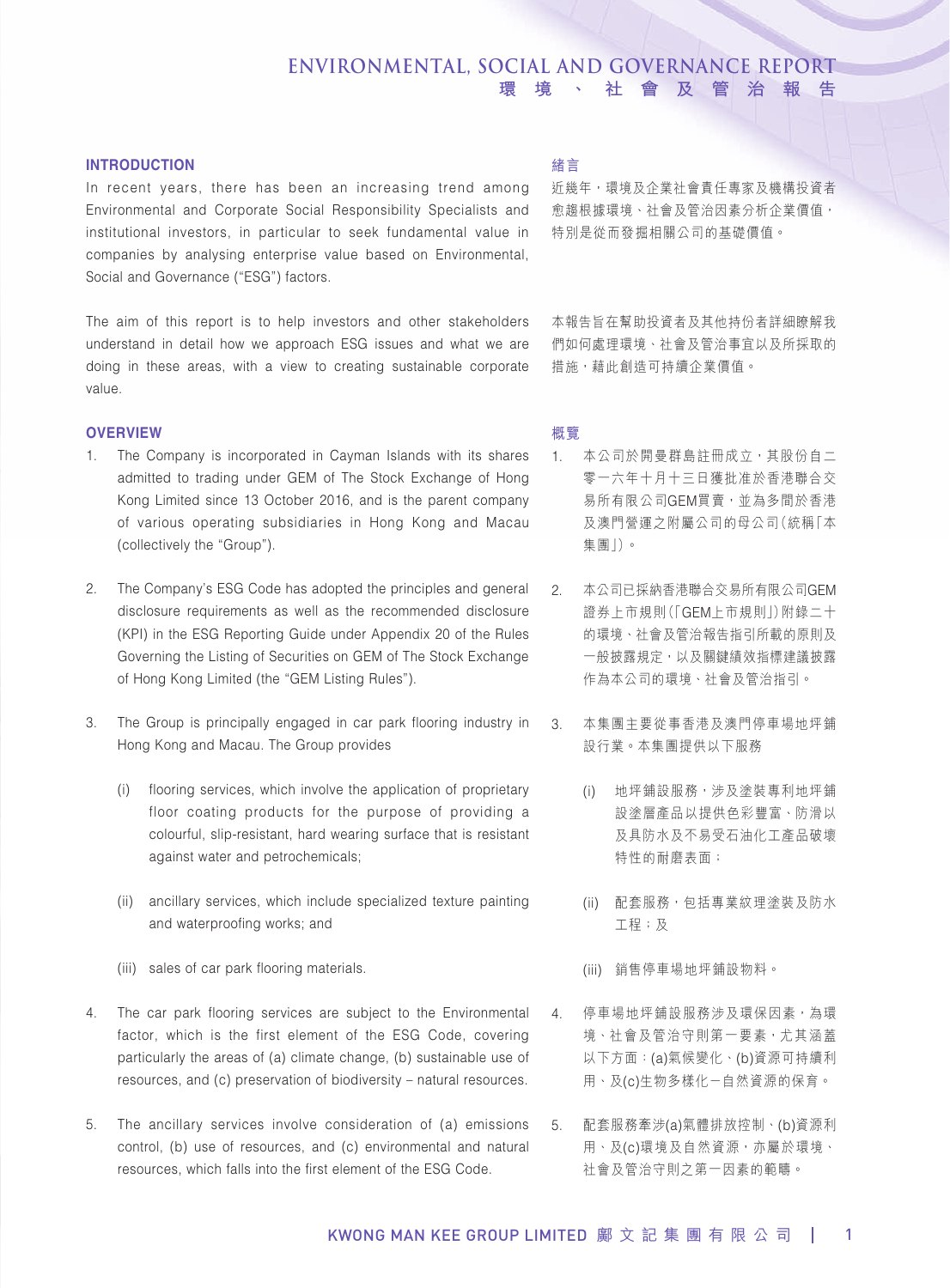- 6. Being a contractor, the Group requires substantial use of human resources and sound relationship with suppliers, which yields the Group to foster (a) respect for human and indigenous right, (b) corporate social responsibility (the "CSR") for supply chain; and (c) participation in community – the Social element of the ESG Code.
- 7. The annual review of the effectiveness and efficiency of the compliance with the Corporate Governance Code (the "CG code") as set out in Appendix 15 of the GEM Listing Rules for the year ended 31 March 2021 has been addressed in the Corporate Governance Report section of the Annual Report of the Company published in June 2021.

### **CORE VALUE**

The Company as a responsible corporate citizen practises caring, equality, honesty which serve as the cornerstones of the management's core value towards

- (a) preservation of the environment;
- (b) expansion of business with integrity and fairness; and
- (c) enrichment of the corporate governance for better accountability.

### **REPORTING SCOPE AND BOUNDARY**

This report is the fifth ESG report (the "Report") of the Group. The Report outlines the ESG issues of the Group during the year ended 31 March 2021 (the "Reporting Period").

The scope of the Report covers the comprehensive engineering services in flooring, screeding, anti-skid surfacing, specialized texture painting and waterproofing business operated by the Group in Hong Kong and Macau which are the principal locations of the Group's business operation.

The Report has been passed and approved by the board of directors (the "Board") of the Company.

- 6. 本集團作為承建商,其業務需動用大量人 力資源,且須與供應商維持良好關係,本 集團有必要促進(a)對人權及本土權利的尊 重、(b)供應鏈企業社會責任及(c)參與社區 事務-環境、社會及管治守則的社會要素。
- 7. 截至二零二一年三月三十一日止年度遵守 GEM上市規則附錄十五所載的企業管治守 則(「企業管治守則」)的成效及效率的年度 檢討已在本公司於二零二一年六月刊發的 年報中的企業管治報告部分中提及。

### 核心價值

本公司作為負責任的企業公民,實踐「關愛、公 平及誠信」的信念,以此作為管理層在以下方面 的核心價值之基石

- (a) 保育環境;
- (b) 精誠公平地開拓業務;及
- (c) 優化企業管治,完善問責制度。

### 報告範圍及界限

本報告為本集團第五份環境、社會及管治報告 (「本報告」)。本報告已概述本集團截至二零二一 年三月三十一日止年度(「報告期間」)的環境、社 會及管治事宜。

本報告的範圍涵蓋本集團在香港及澳門(即本集 團業務經營的主要地點)經營的地坪鋪設、地台 批盪、鋪設防滑、專業紋理塗裝及防水業務的綜 合工程服務。

本報告已獲本公司董事會(「董事會」)通過及批 准。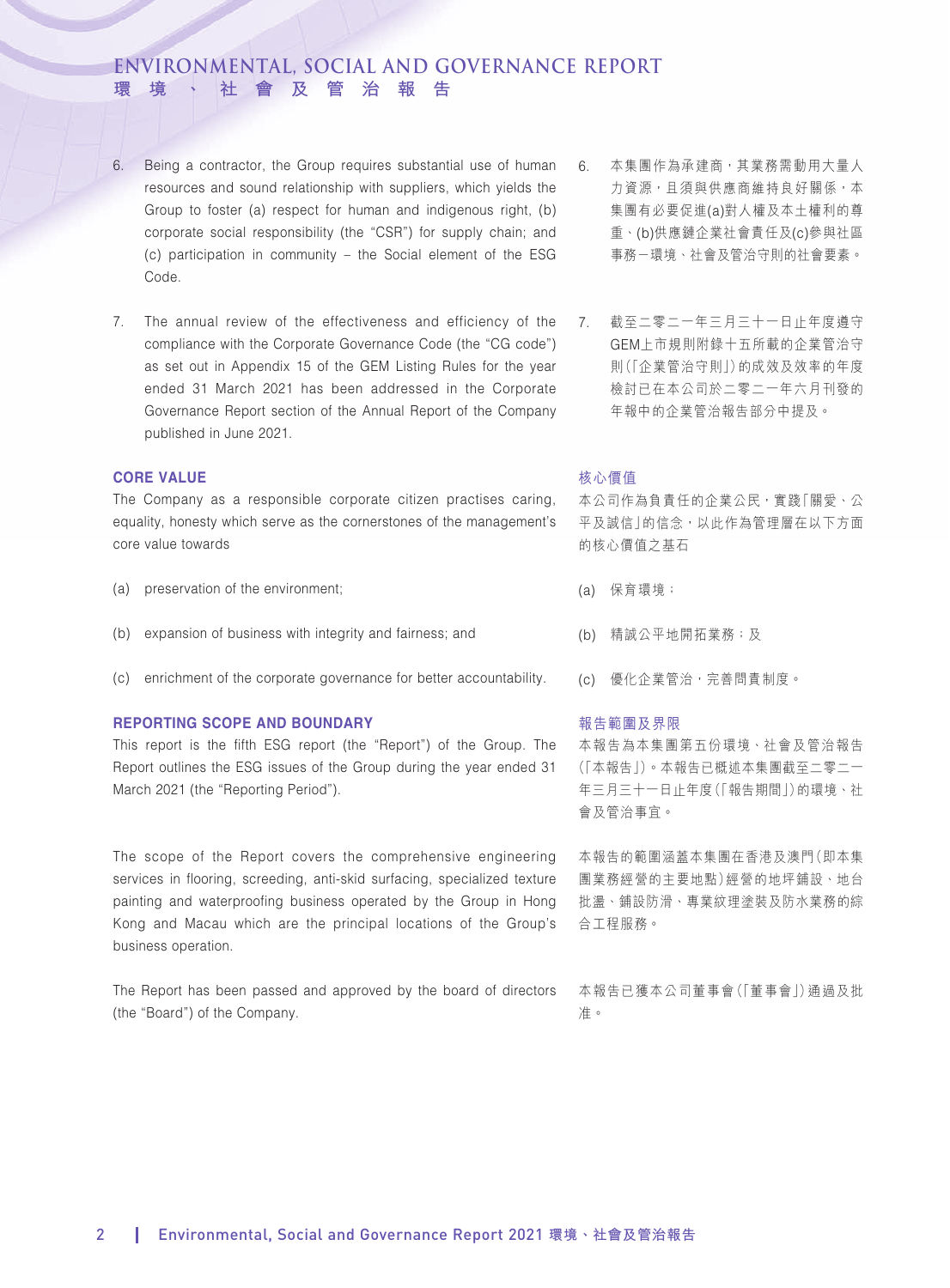### **STAKEHOLDER ENGAGEMENT**

The Directors recognised that stakeholder engagement can help the Group to understand the expectations of key stakeholders in developing a sustainable business environment which the Group operates in.

The Group has engaged the stakeholders, including the Board, employees, customers, suppliers and investors through different channels such as staff training, direct communication with customers and meeting with investors.

The Group will continue to encourage stakeholder participation through different forms of communication.

Through different stakeholder engagements and communication channels, the Group will take into account stakeholders' expectations in its operations and ESG strategies. The stakeholder engagement and communication channels are as follows:

### 持份者的參與

董事認為,持份者的參與有助本集團了解主要持 份者對本集團發展可持續經營環境的期望。

本集團已通過不同渠道,如員工培訓、與客戶直 接溝通及與投資者會面等,以鼓勵持份者(包括 董事會、員工、客戶、供應商及投資者)的參與。

本集團將繼續鼓勵持份者通過不同形式的溝通參 與。

通過不同的持份者參與及溝通渠道,本集團會將 他們的期望帶入其營運及環境、社會及管治戰略 當中。持份者參與及溝通渠道如下:

| <b>Stakeholder types</b><br>持份者類型       | <b>Communication channels</b><br>溝通渠道                                                                                                                                                                                                      | <b>Expectations</b><br>期望                                                                                                                                                 |
|-----------------------------------------|--------------------------------------------------------------------------------------------------------------------------------------------------------------------------------------------------------------------------------------------|---------------------------------------------------------------------------------------------------------------------------------------------------------------------------|
| Shareholders and investors<br>股東及投資者    | Annual general meeting and other<br>$\bullet$<br>shareholder meetings<br>股東周年大會及其他股東大會<br>Financial reports<br>$\bullet$<br>財務部告<br>Announcements and circulars<br>$\bullet$<br>公告及通函<br>Company website and email<br>$\bullet$<br>公司網站和電郵 | Financial performance<br>$\bullet$<br>財務績效<br>Information transparency<br>$\bullet$<br>信息诱明<br>Operating risk management<br>經營風險管理<br>Corporate sustainability<br>企業可持續發展 |
| Customers<br>客戶                         | Customer service hotline and email<br>$\bullet$<br>客戶服務熱線和電郵<br>Company website<br>$\bullet$<br>公司網站                                                                                                                                       | Integrity<br>正直<br>High quality services<br>優質的服務<br>Complaint handling mechanism<br>投訴處理機制                                                                               |
| Suppliers and subcontractors<br>供應商和分包商 | <b>Business cooperation</b><br>$\bullet$<br>商業合作<br>Procurement processes<br>$\bullet$<br>採購流程<br>Email<br>電郵                                                                                                                              | Fair and open selection<br>公平公開選拔<br>Supply chain management<br>供應鏈管理<br>Integrity<br>正直<br>Financial performance<br>財務績效                                                 |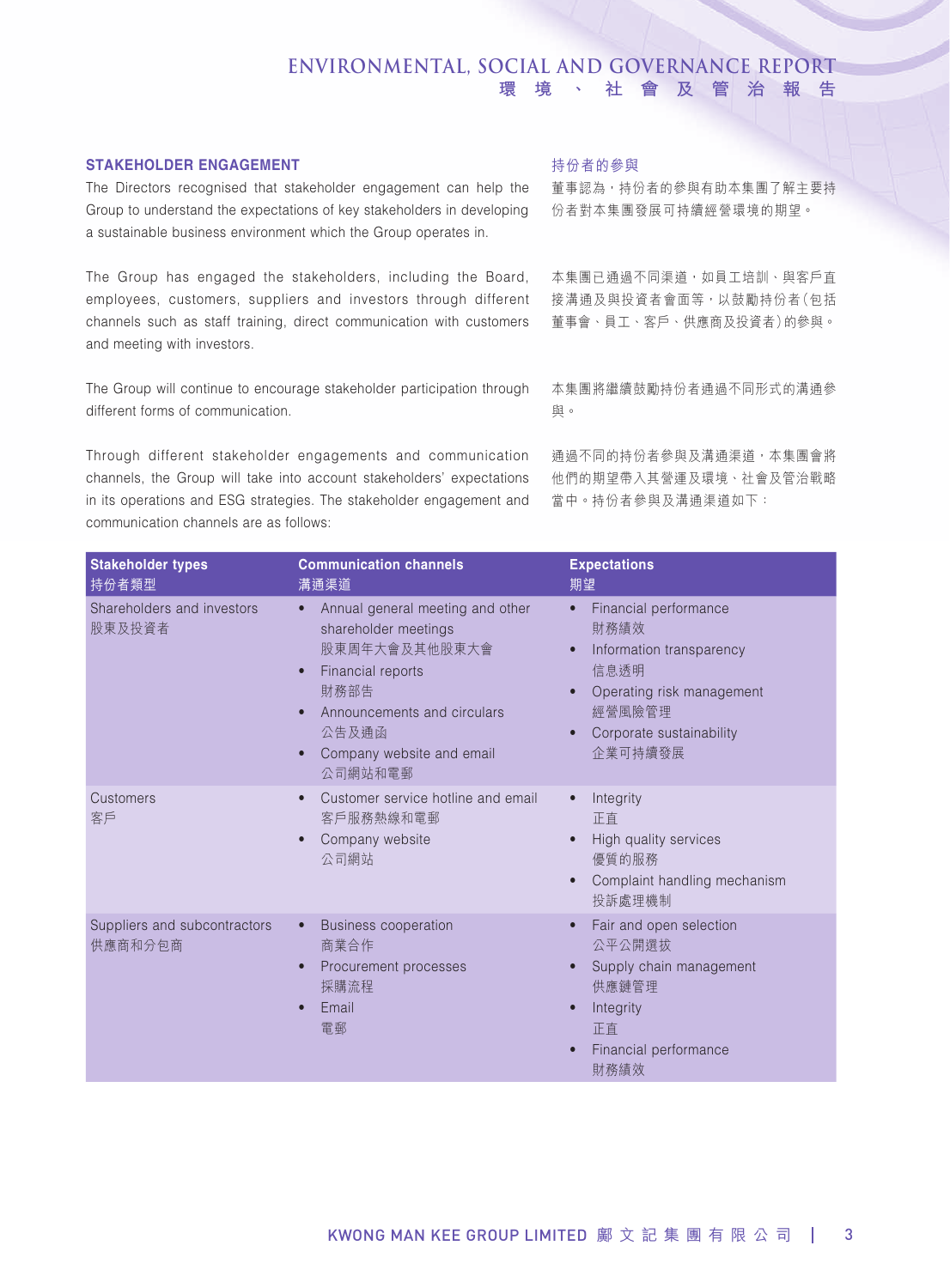| <b>Stakeholder types</b><br>持份者類型                                    | <b>Communication channels</b><br>溝通渠道                                                                                                                        | <b>Expectations</b><br>期望                                                                                                               |
|----------------------------------------------------------------------|--------------------------------------------------------------------------------------------------------------------------------------------------------------|-----------------------------------------------------------------------------------------------------------------------------------------|
| Employees<br>員工                                                      | Trainings and workshops<br>$\bullet$<br>培訓和研討會<br>Performance evaluation or appraisal<br>$\bullet$<br>績效評估或評估<br>Internal announcements<br>$\bullet$<br>內部公告 | Labour rights<br>$\bullet$<br>勞工權利<br>Career development<br>$\bullet$<br>職業發展<br>Occupational health and safety<br>$\bullet$<br>職業健康和安全 |
| Government and regulatory<br>authorities<br>政府及監管機構                  | Routine reports<br>$\bullet$<br>例行報告<br>Written or electronic correspondences •<br>$\bullet$<br>書面或電子信件                                                      | Compliance with laws and regulations<br>$\bullet$<br>遵守法律法規<br>Fulfil tax obligations<br>履行納税義務                                         |
| Community, non-governmental<br>organisation and media<br>社群、非政府機構及媒體 | <b>ESG</b> reports<br>$\bullet$<br>環境、社會及管治報告                                                                                                                | Involvement in the community<br>$\bullet$<br>社區參與<br>Business compliance<br>$\bullet$<br>業務合規性                                          |

### **MATERIALITY ASSESSMENT**

To the best of its knowledge and belief, the Board was of the view that the result of the materiality assessment corresponding methodology was the same as disclosed in previous reports. Therefore, the Report adopted the same as described below.

The Group has determined relevant ESG issues affecting business operations to identify the materiality of specific ESG issues as shown in the materiality matrix below.

We have invited stakeholders to score each sustainability issue according to its materiality to business operations and the stakeholders themselves respectively and provide feedback on each of the issues.

The results obtained were used for materiality assessment, and a materiality matrix was prepared based on the scores given by the stakeholders as follows:

### 重大性評估

就其所知及所信,董事會認為,重大性評估的結 果與以往報告中披露的相應方法相同。因此,本 報告已採納以下所述的相同方法。

本集團已釐定影響業務經營的相關環境、社會及 管治議題,以辨識具體環境、社會及管治事宜的 重大性,如下文重要性矩陣圖所示。

我們已邀請持份者根據各項可持續發展議題對業 務營運的重大性及持份者自身的重大性分別進行 評分,並對各項議題提供回饋意見。

所得結果已用於重大性評估,並根據持份者所給 予的分數編制重要性矩陣圖,如下所示: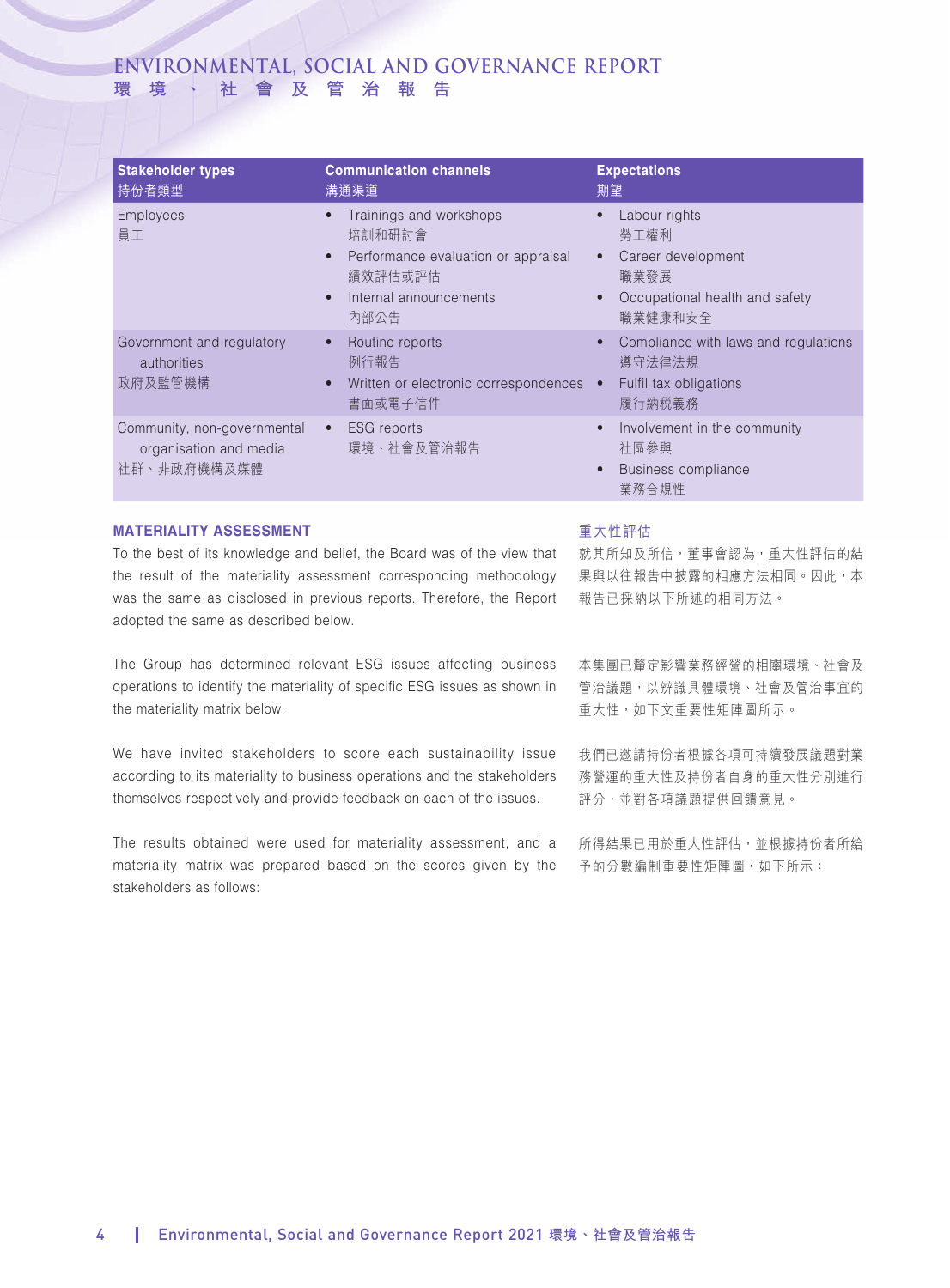

|    | <b>Material ESG topics</b><br>重要環境、社會及管治議題   |                |                                                                 |  |                                       |                                               |
|----|----------------------------------------------|----------------|-----------------------------------------------------------------|--|---------------------------------------|-----------------------------------------------|
|    | <b>Environmental topics</b><br>環保議題          |                | <b>Labour practices and</b><br>human rights topics<br>勞工待遇及人權議題 |  | <b>Operation topics</b><br>營運議題       | <b>Community topics</b><br>社會議題               |
| 1. | Exhaust gas emission<br>廢氣排放                 | 6.             | <b>Employment practices</b><br>僱傭慣例                             |  | 10. Supply chain management<br>供應鏈管理  | 15. Corporate social responsibility<br>企業社會責任 |
| 2. | Greenhouse gas<br>("GHG") emission<br>溫室氣體排放 | 7 <sup>1</sup> | Occupational health and<br>safety ("OH&S")<br>職業健康與安全           |  | 11. Fair and open tendering<br>公平公開招標 |                                               |
| 3. | Waste management<br>廢物管理                     | 8.             | Employee training and<br>development<br>僱員培訓與發展                 |  | 12. Quality management<br>品質管制        |                                               |
| 4. | Energy consumption<br>能源消耗                   | 9 <sub>1</sub> | Labour standards<br>勞工標準                                        |  | 13. Customer service<br>客戶服務          |                                               |
| 5. | Water consumption<br>水資源消耗                   |                |                                                                 |  | 14. Ethical business<br>道德操守          |                                               |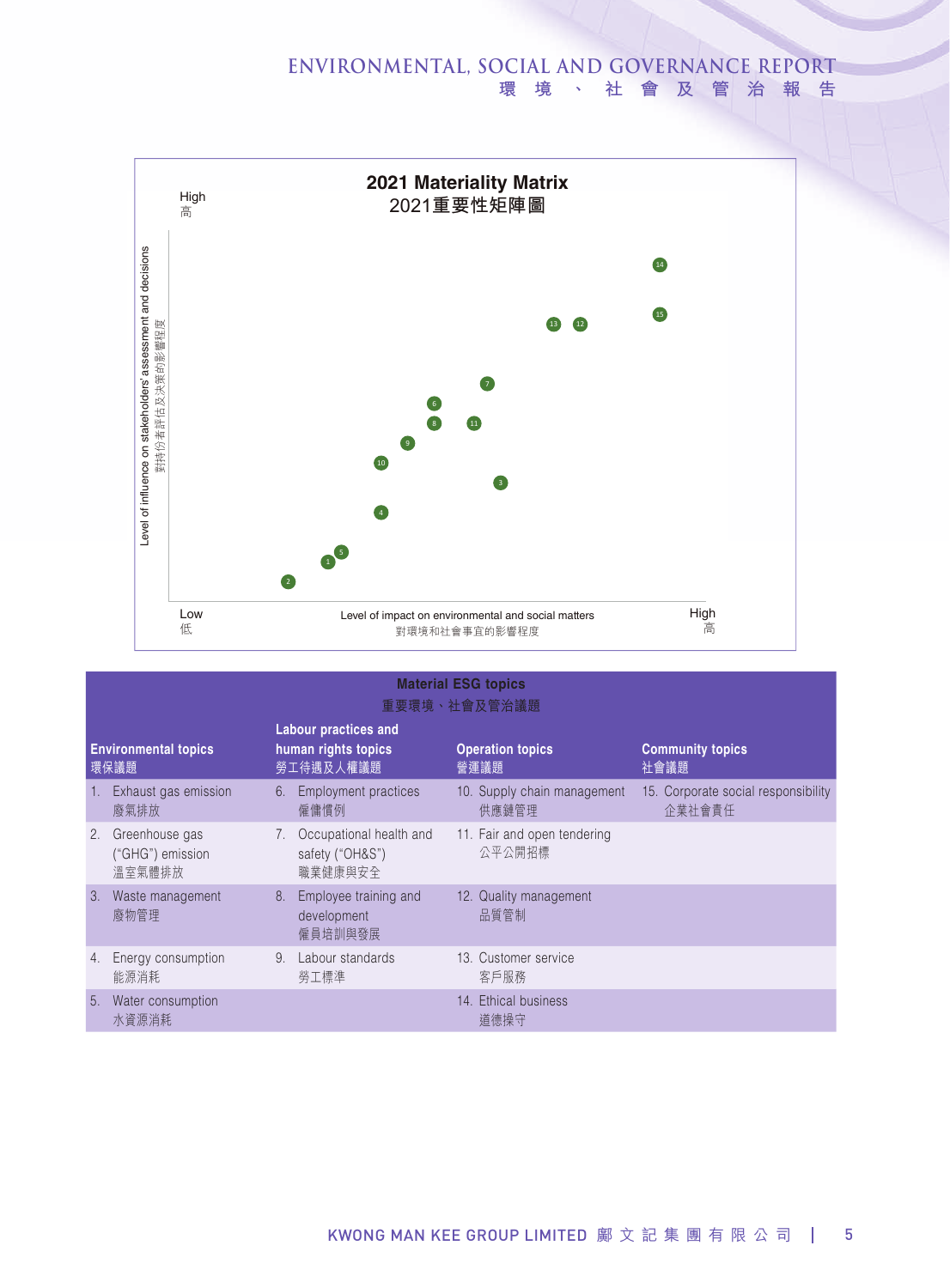### **ENVIRONMENTAL**

The Group considers the Earth itself to be the most important stakeholder and promotes business activities with this awareness.

The Board is aware that addressing environmental concerns is an important issue for contributing to the continuous development of the society (along with the business activities of the Company). Some of the works conducted by us are subject to environmental compliance examination under The Hong Kong Green Building Council's "BEAM Plus" scheme.

As a responsible corporate citizen, we have, on top of complying the said statutory regulations and provisions, implemented policies to, inter alias,

- (i) address climate change;
- (ii) minimize pollution;
- (iii) achieve sustainable use of resources including efficient use of energy; and
- (iv) reduce waste and enhance recycling.

The Group was in strict compliance with the Waste Disposal Ordinance and other related environmental protection laws and regulations. During the Reporting Period, the Group did not have any material violation of relevant local environmental laws and regulations in relation to exhaust gas and GHG emissions, water and land discharge, and the generation of hazardous and non-hazardous wastes that have a significant impact on the Group.

### 環境

本集團認為地球本身是最重要的利益相關者,並 以此為念促進業務活動發展。

在發展本公司業務的同時,董事會意識到解決環 境問題是社會持續發展的重要議題。本集團進 行的部分工程須通過香港綠色建築議會(「BEAM Plus」)計劃之環境合規檢查。

作為一個負責任的企業公民,我們除遵守上述法 規及規定外,亦已實施以下政策,

- (i) 應對氣候變化;
- (ii) 將污染減至最少;
- (iii) 實現資源可持續利用,包括有效利用能源; 及
- (vi) 減少廢料及加強回收利用。

本集團嚴格遵守《廢物處置條例》及其他有關環 境保護的法律法規。就我們所知,於報告期間, 本集團並無任何就廢氣及溫室氣體排放、水資源 及土地排污以及有害及無害廢棄物生產,嚴重違 反當地相關環境法律法規,而對本集團有顯著影 響的重大事件。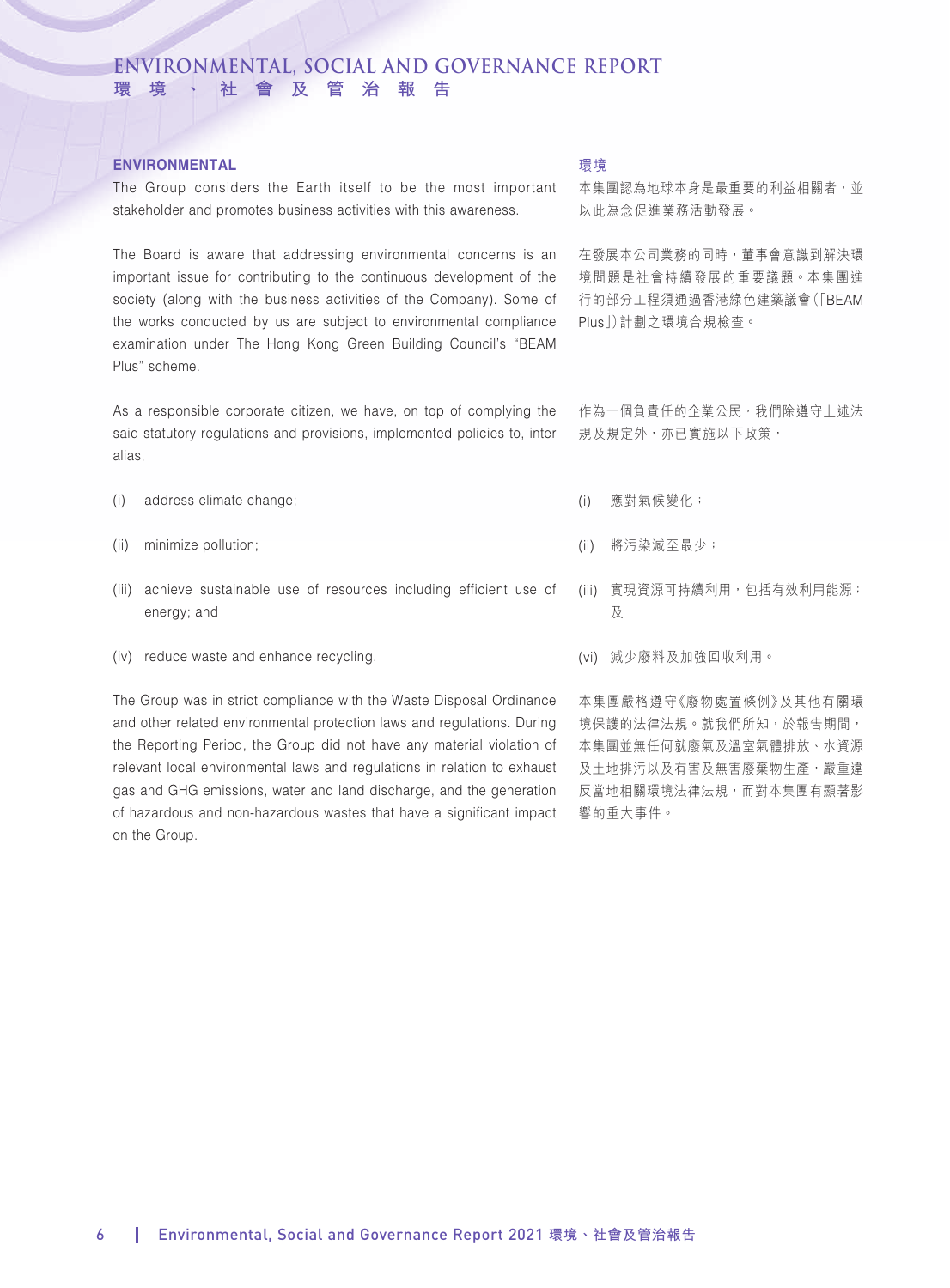### **Exhaust Gas Emission**

The main emissions from the Group's operations are from petrol and diesel consumed by vehicles. In respect of such sources of emissions, we have actively taken the following emission reduction measures to reduce the adverse impact of emissions on the environment and the risk of illnesses caused by air pollution in the community:

- Perform regular vehicle inspections and maintenance to improve vehicle efficiency;
- Educate employees to turn off idling vehicle engines;
- Encourage the use of public transportation for business travel; and
- Use electronic means of communication such as video conferences to reduce the frequency of business trips.

The Group's exhaust gas emission performance during the Reporting Period was as follows:

### 廢氣排放

本集團營運產生的主要排放物源自車輛消耗的汽 油及柴油。針對上述排放源,我們積極採取下列 減排措施,從而減少排放物對環境的不利影響, 並減少公眾患上由空氣污染所造成的疾病機會:

- 定期進行車輛檢查和保養以提高車輛效率;
- 教育員工關閉空轉車輛的引擎;
- 鼓勵於商業差旅時使用公共交通工具;及
- 利用視頻會議等電子通訊方式減少出差次 數。

於報告期間,本集團的廢氣排放表現如下:

| <b>Types of pollutants</b><br>排放物種類 | Unit<br>單位 | <b>Emission</b><br>排放 |        |
|-------------------------------------|------------|-----------------------|--------|
|                                     |            | 2021                  | 2020   |
| Nitrogen oxides (NO <sub>v</sub> )  | Kg         |                       |        |
| 氮氧化物(NO)                            | 公斤         | 234.25                | 226.37 |
| Sulphur oxides (SO <sub>v</sub> )   | Kg         |                       |        |
| 硫氧化物(SO)                            | 公斤         | 0.53                  | 0.42   |
| Particulate matter (PM)             | Кg         |                       |        |
| 懸浮顆粒物(PM)                           | 公斤         | 21.69                 | 17.77  |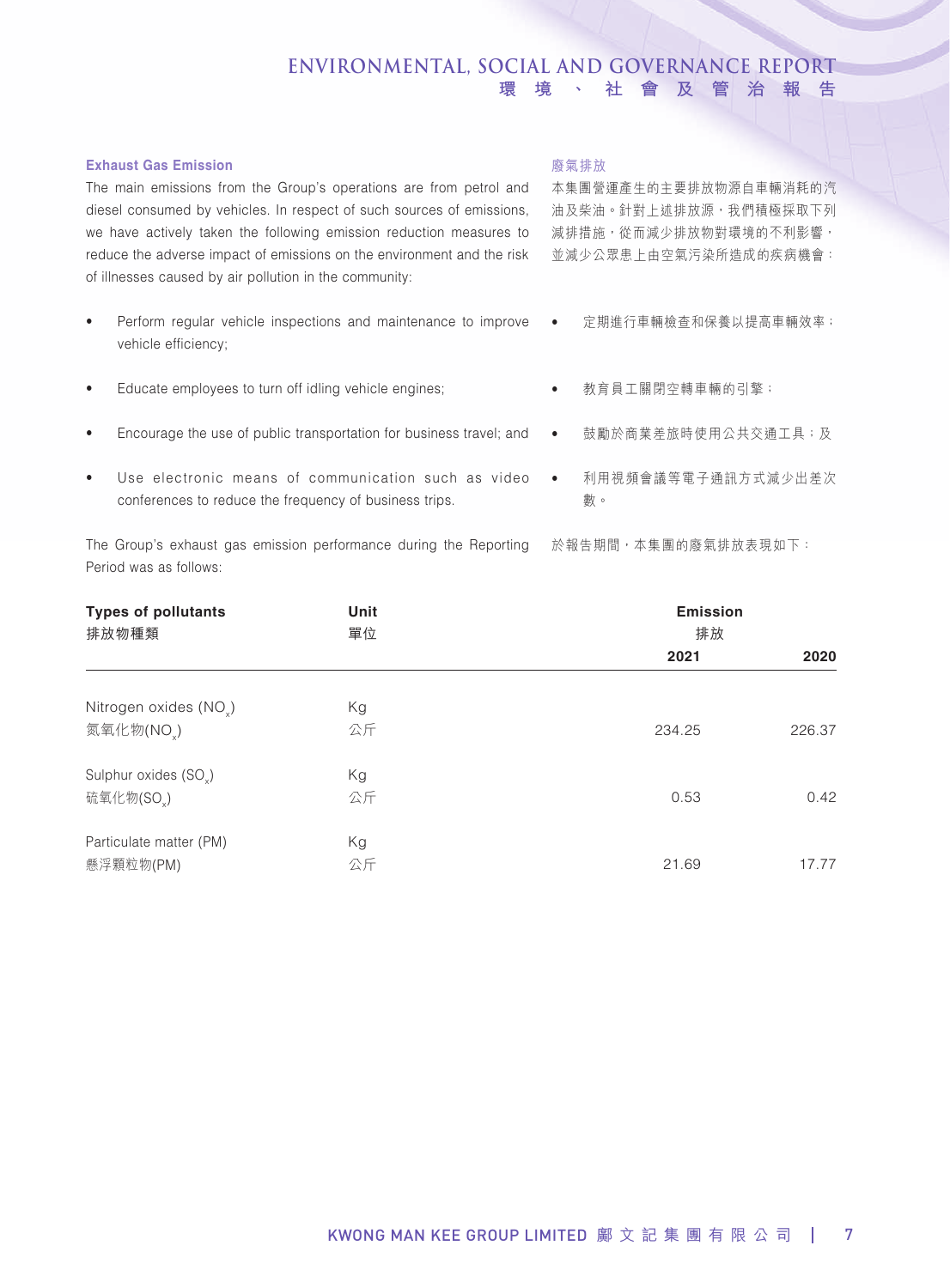### **GHG Emission**

The Group's GHG emission mainly consists of direct, indirect and other indirect GHG emission, which include fuel consumed by transportation (Scope 1), purchased electricity (Scope 2) and disposal of paper waste (Scope 3). For details regarding measures adopted by the Group to minimise the amount of GHG emissions, please refer to the section "Exhaust Gas Emission". During the Reporting Period, the Group's GHG emission performance was as follows:

### 溫室氣體排放

本集團的溫室氣體排放主要源於直接、間接以及 其他間接溫室氣體排放,排放源包括交通運輸所 消耗的燃油(範圍一)、外購電力(範圍二)以及 棄置的廢紙(範圍三)。有關本集團所採用之減 排措施,詳情請參閱「廢氣排放」一節。於報告期 間,本集團的溫室氣體排放表現如下:

| Indicator <sup>1</sup><br>指標1                  | Unit<br>單位                         | <b>Emission</b><br>排放 |       |
|------------------------------------------------|------------------------------------|-----------------------|-------|
|                                                |                                    | 2021                  | 2020  |
|                                                |                                    |                       |       |
| Direct GHG emission (Scope 1)<br>直接溫室氣體排放(範圍一) | $tCO2$ e<br>噸二氧化碳當量                | 92.59                 | 67.86 |
|                                                |                                    |                       |       |
| Energy indirect GHG emission (Scope 2)         | $tCO2$ e                           |                       |       |
| 能源間接溫室氣體排放(範圍二)                                | 噸二氧化碳當量                            | 17.49                 | 18.46 |
| Other indirect GHG emissions (Scope 3)         | $tCO2$ e                           |                       |       |
| 其他間接溫室氣體排放(範圍三)                                | 噸二氧化碳當量                            | 2.38                  | 2.50  |
|                                                |                                    |                       |       |
| <b>Total GHG emissions</b>                     | tCO <sub>2</sub> e                 |                       |       |
| 溫室氣體排放總量                                       | 噸二氧化碳當量                            | 112.46                | 88.82 |
| GHG emissions intensity <sup>2</sup>           | tCO <sub>2</sub> e/million revenue |                       |       |
| 溫室氣體排放密度                                       | 噸二氧化碳當量/百萬收益                       | 0.95                  | 0.93  |
| Notes:                                         | 附註:                                |                       |       |

- 1. GHG emission data is presented in terms of carbon dioxide equivalent 1. 溫室氣體排放資料乃按二氧化碳當量呈列,並參 and are based on, but not limited to, "The Greenhouse Gas Protocol: A Corporate Accounting and Reporting Standards" issued by the World Resources Institute and the World Business Council for Sustainable Development, "How to prepare an ESG Report — Appendix II: Reporting Guidance on Environmental KPIs" issued by The Stock Exchange of Hong Kong Limited and "Global Warming Potential Values" from the IPCC Fifth Assessment Report, 2014 (AR5).
- 2. For the Reporting Period, the Group recorded a revenue of approximately HK\$118,900,000 (2020: HK\$95,000,000). This data is used for calculating other intensity data.
- 照包括但不限於世界資源研究所及世界可持續發 展工商理事會刊發的《溫室氣體核算體系書:企 業核算與報告標準》、香港聯合交易所有限公司 發佈的《如何編備環境、社會及管治報告-附錄 二:環境關鍵績效指標匯報指引》以及2014年度 政府間氣候變化專門委員會(IPCC)第五次評估報 告(AR5)的《全球暖化潛能值》。
- 2. 於報告期間,本集團的總收益為約港幣 118,900,000(2020:港幣95,000,000)元。該數 據亦用作計算其他密度數據。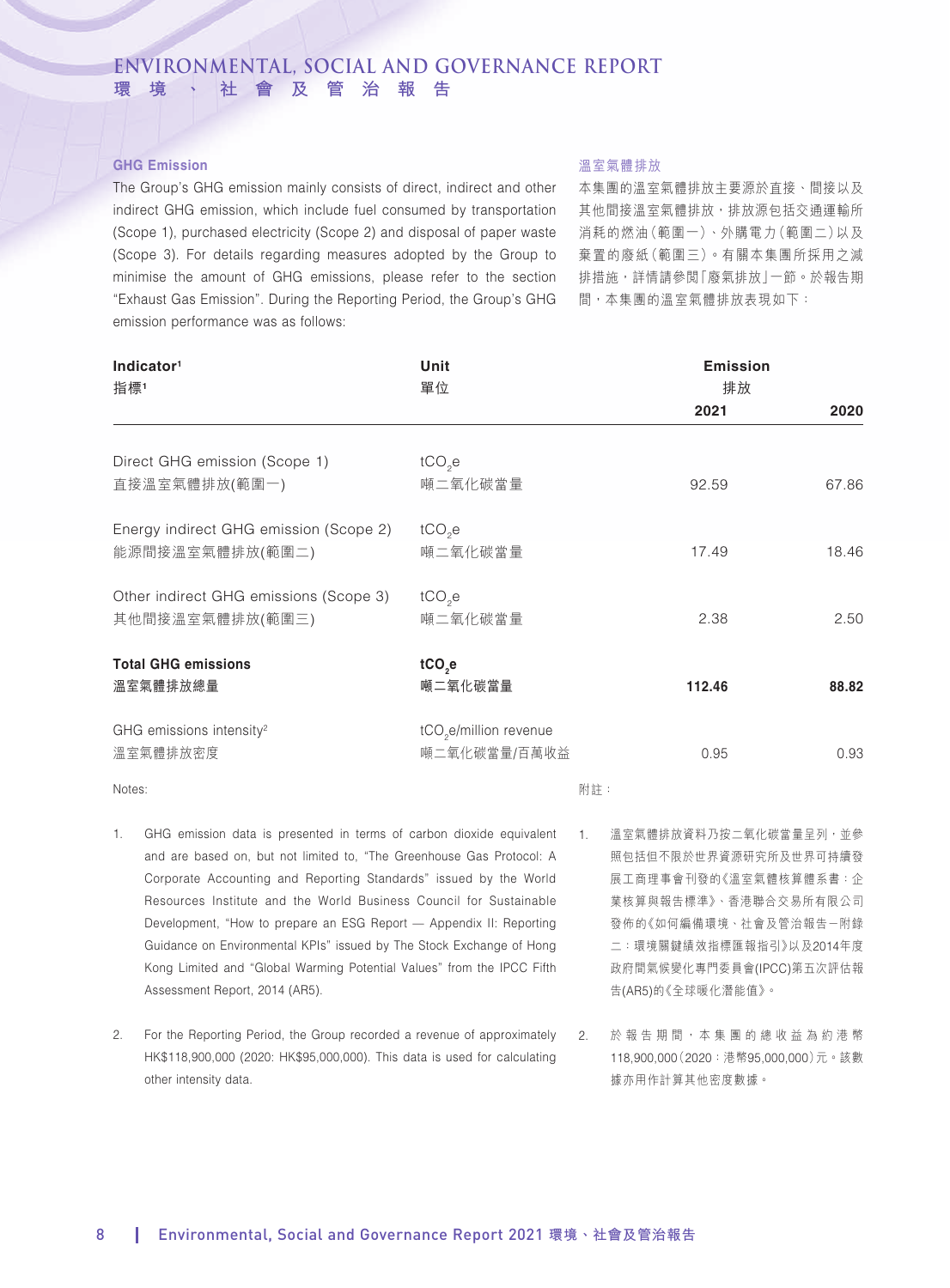### **Sewage Discharge**

Due to the Group's business nature, it does not consume significant amount of water during its business operations, and therefore its business activities did not generate material portion of discharges into water during the Reporting Period. Since the wastewater discharged by the Group is discharged into the municipal sewage pipeline network for processing, the amount of water consumption of the Group represents the wastewater discharge volume. The data of wastewater discharge volume is summarised in the section "Water Consumption". The majority of the water supply and discharge facilities are provided and managed by property management company.

### **Waste Management**

### *Hazardous and Non-hazardous Wastes*

No hazardous wastes were produced during our operating process. In case when any hazardous wastes are to be disposed of, we would ensure the wastes be properly handled by the qualified contractor. Non-hazardous wastes generated from the Group mainly include paper and packaging of the paints and construction materials, such as containers and bags. For details regarding measures adopted by the Group to minimise the amount of non-hazardous waste produced, please refer to the section "Key Protective Measures". During the Reporting Period, the Group's non-hazardous wastes disposal performance was as follows:

### 污水排放

基於本集團的業務性質,本集團的業務營運不會 大量耗水,因此於報告期間其業務活動並無大量 排放污水。由於本集團排放的廢水排入市政污水 管道網絡進行處理,本集團的用水量代表廢水排 放量。廢水排放量的數據將在「水資源消耗」一節 說明。大部分供水和排水設施由物業管理公司提 供和管理。

## 廢物管理

### 有害廢物及無害廢物

於經營過程中概無產生任何有害廢料。倘需要處 理有害廢料,我們會確保由合資格的承包商妥善 處理。本集團產生的無害廢料主要包括紙張以及 油漆和建築材料的包裝物,如容器及袋子等。有 關本集團所採用之減少無害廢物產生的措施,詳 情請參閱後文「關鍵保護措施」部份。於報告期 間,本集團的無害廢物棄置表現如下:

| Types of non-hazardous waste<br>無害廢物種類 | <b>Unit</b><br>單位          |     |       | <b>Disposal</b><br>棄置量 |                    |
|----------------------------------------|----------------------------|-----|-------|------------------------|--------------------|
|                                        |                            |     |       | 2021                   | 2020               |
|                                        |                            |     |       |                        |                    |
| Paper                                  | metric ton                 |     |       |                        |                    |
| 紙張                                     | 公噸                         |     |       | 0.49                   | 0.51               |
| Packaging material for construction    | metric ton                 |     |       |                        |                    |
| material                               | 公噸                         |     |       |                        |                    |
| 建築材料的包裝物                               |                            |     |       | 6.26                   | 2.72               |
| Packaging material for paint           | metric ton                 |     |       |                        |                    |
| 油漆的包装物                                 | 公噸                         |     |       | 50.97                  | 42.99              |
| <b>Total non-hazardous waste</b>       | metric ton                 |     |       |                        |                    |
| 無害廢物總量                                 | 公噸                         |     |       | 57.72                  | 46.22 <sup>3</sup> |
| Non-hazardous waste intensity          | metric ton/million revenue |     |       |                        |                    |
| 無害廢物密度                                 | 公噸/百萬收益                    |     |       | 0.49                   | 0.49               |
| Notes:                                 |                            | 附註: |       |                        |                    |
| 3.<br>Figure is restated.              |                            | 3.  | 數據修正。 |                        |                    |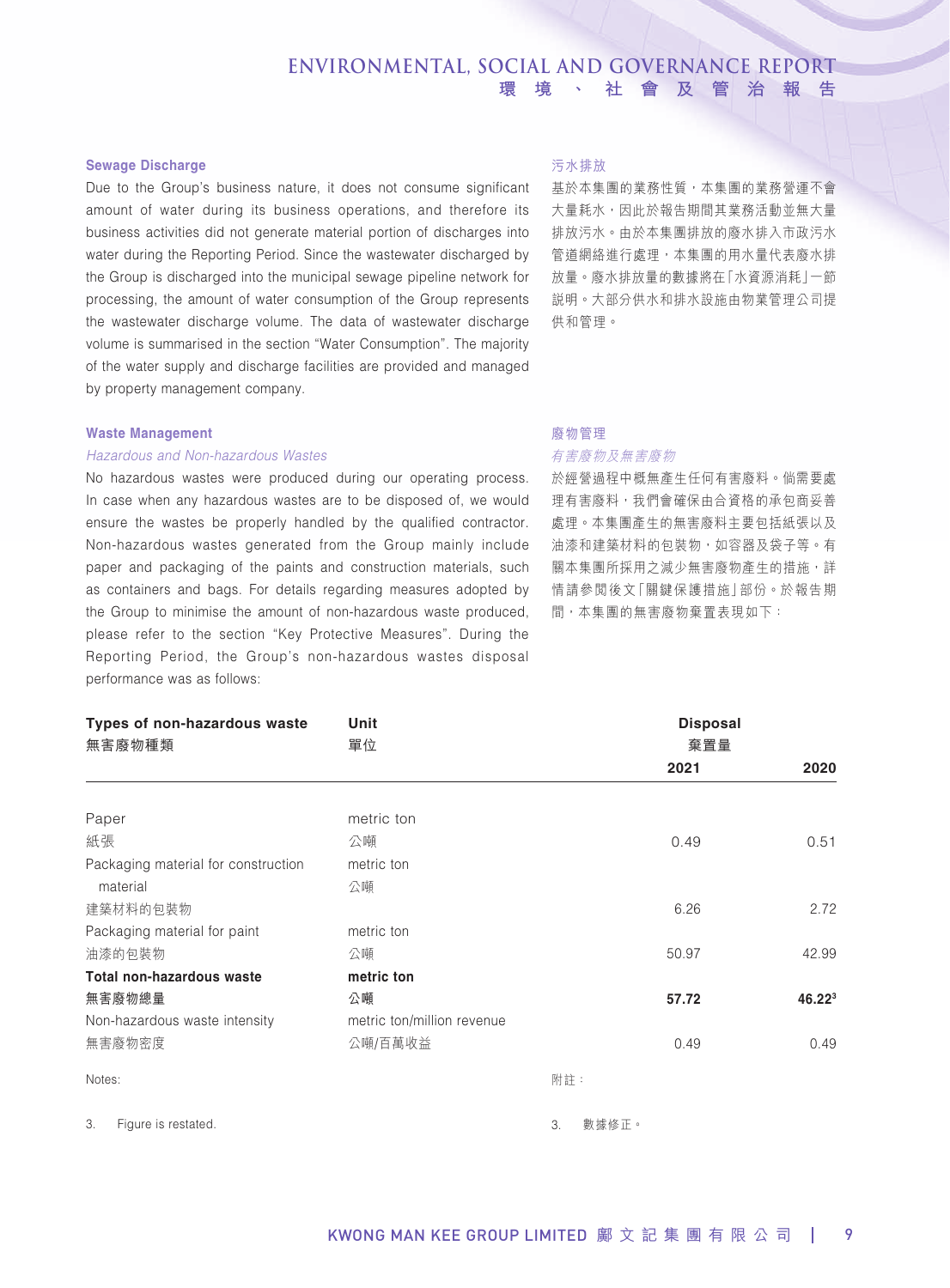We will ensure the environmental objectives are embedded in relevant functions of the Company, and conduct regular reviews to ensure their adequacy and initiate areas for continual improvement.

An Environmental Policy, which is reproduced below, was formulated to demonstrate our commitment to environmental protection.

### **Environmental Policy**

"The Group's environmental objectives are to prevent environmental pollution, achieve efficient use of energy, reduce waste and enhance recycling from our operations through implementation of Environmental Management System in conformity with the International Standard requirements.

*We are committed to*

- *(a) providing adequate and appropriate resources to implement this policy;*
- *(b) complying with environmental laws and other relevant requirements;*
- *(c) setting environmental objectives and targets that lead to continuous environmental improvement;*
- *(d) communicating this Policy to all staff and interested parties; and*
- *(e) initiating and implementing measures to prevent environmental pollution and to improve environmental performance continuously.*

*All staff, subcontractors and suppliers are required to implement this Policy diligently.*

*This Policy will be reviewed regularly in light of experience, feedback from staff, business development, current regulations and legislation."*

### **Environmental Management System**

In line with the Environmental Policy, the Group has established an effective environmental management system for the provision of design, construction, installation and maintenance services to our customers.

我們將確保環保目標融入本公司的相關職能,並 定期審視以確保其充分性,及找出持續改善的空 間。

為實踐我們對環境保護的承諾,我們已制定環境 政策,闡述如下。

### 環境政策

「本集團的環保目標是在我們的經營過程中通過 實施符合國際標準規定的環境管理制度,防止環 境污染、有效利用能源、減少廢物及提高回收利 用。

### 我們致力於

- (a) 提供充足及適當資源以落實該政策;
- (b) 遵守環境法例及其他相關規定;
- (c) 設立環保長遠目標及階段目標,以持續改 善環境;
- (d) 向所有員工及持份者傳達該政策;及
- (e) 發起並落實行動以防止環境污染及持續提 升環境績效。

全體員工、分包商及供應商必須認真執行該政 策。

本公司將根據經驗、員工反饋意見、業務發展、 現行規例及條例定期審視本政策。」

### 環境管理制度

按照環境政策,本集團已制定有效的環境管理制 度,以向我們的客戶提供設計、建設、安裝及保 養服務。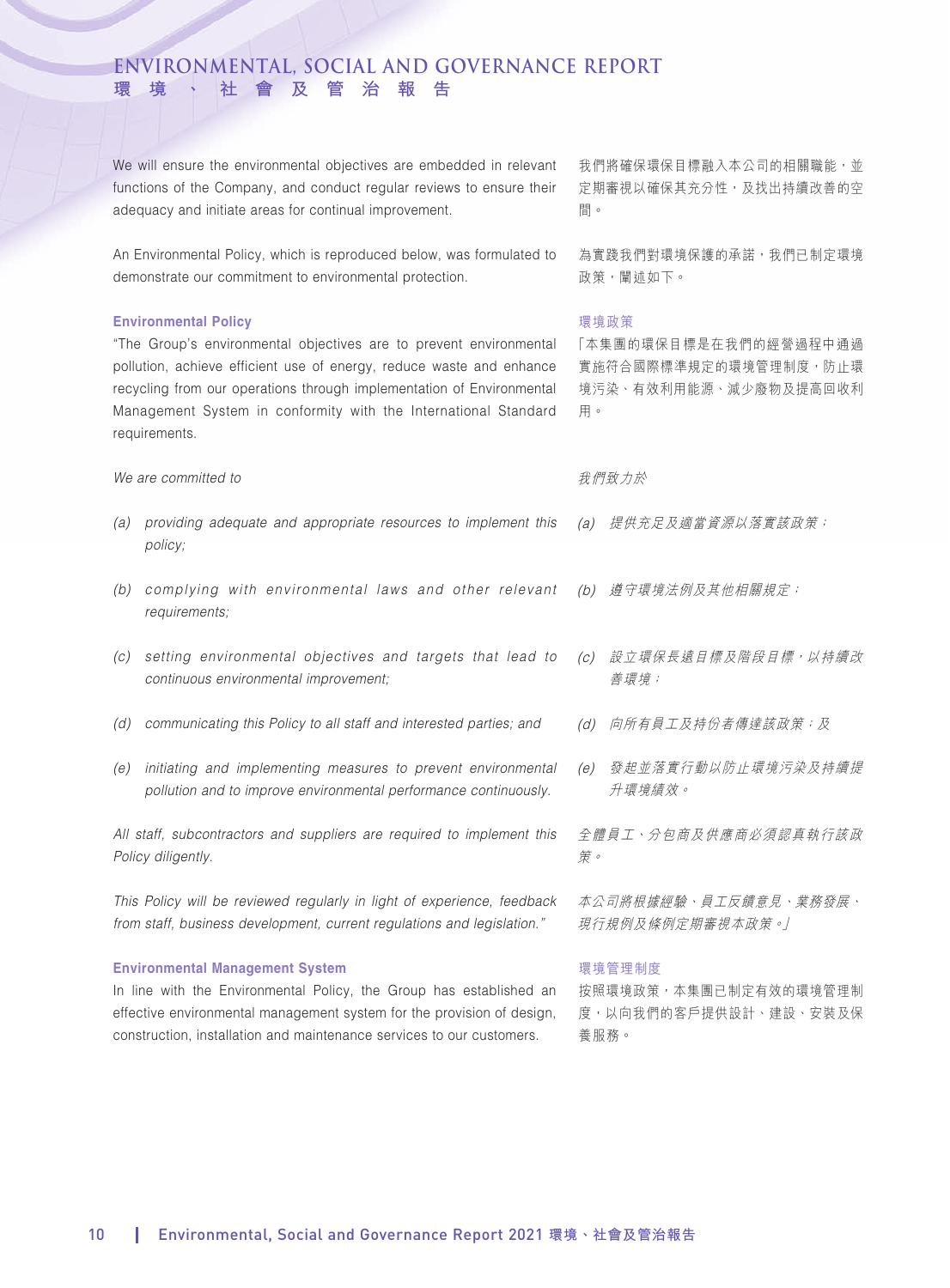### **Key Protective Measures**

Addressing climate change is one of the most pressing issues facing the global community. In its recognition, we have the responsibility to reduce our carbon footprint. Having regard to our environmental objectives to primarily prevent environmental pollution, reduce waste and enhance waste recycling from our operations, the following key measures are in place:

### *1. Waste Management Hierarchy*

- 1.1 Waste management hierarchy has been adopted on construction sites to reduce waste production.
- 1.2 Reusable wastes such as earth and wooden board are reused at other sites.
- 1.3 Plastic waste (e.g. expired safety helmets and containers) will be donated for recycling.
- 1.4 Infrequent hazardous wastes (e.g. asbestos), as a key target of waste management, are separated and treated strictly in accordance with local regulations. They contribute to less than 1% of total waste generated.

### *2. Initiatives for Managing Resources*

We have implemented the following initiatives to manage resources and energy use:

- $\geq$  Promote and manage fuel and electricity usage eg control air conditioning at around 25°C room temperature level
- ➢ Use of T5 fluorescence tubes and LED lightings in office for energy saving

Eco-friendly measures, such as paperless meetings, double-sided printing, switching off lighting and appliances (e.g. computers and monitors) in lunch hours, and maintaining the room temperature at around 25°C, were introduced at our office to reduce our energy and carbon emission.

### 關鍵保護措施

解決氣候變化是全球面臨最迫切的問題之一。有 見及此,我們有責任減少碳足跡。鑑於我們的環 保目標主要是在我們的營運過程中防止環境污 染、減少廢物及提高廢物回收利用,我們為此制 訂以下主要措施:

### 1. 廢物分級管理制度

- 1.1 工地已採納廢物分級管理制度以減少 廢物的產生。
- 1.2 可重複使用的廢物(例如泥土、及木 板)可在其他工地再次使用。
- 1.3 塑膠廢物(例如過期的頭盔及容器)將 捐出作回收利用。
- 1.4 作為廢物管理主要目標的不常見有害 廢物(例如石棉),將根據本地法例嚴 格分離及處理。石棉佔所產生的廢物 總量不足1%。

### 2. 資源管理措施

我們已實施以下措施,以管理資源及能源 使用:

- ➢ 推廣及管理燃料及電力使用-例如, 將冷氣溫度控制在室溫攝氏25度左右
- ➢ 於辦公室使用T5光管及LED照明以節 省能源

我們在辦公室推展環保措施,例如,無紙張 會議、雙面打印、午膳時間關閉照明系統 及電器(例如電腦及螢幕)及維持攝氏25度 左右的室溫,藉以減少耗用能源及碳排放。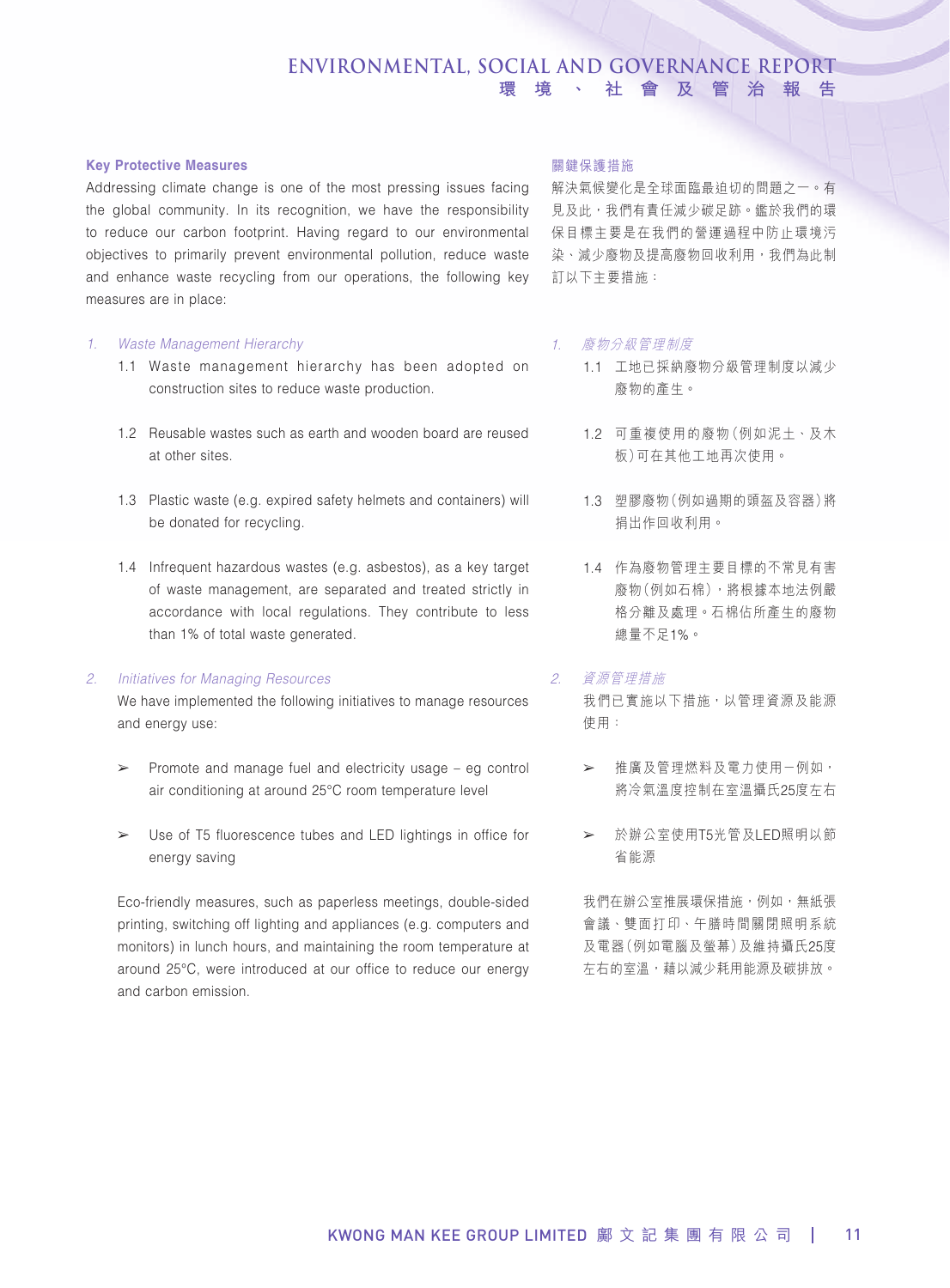### **Energy Consumption**

The Group considers environmental protection as an essential component of a sustainable and responsible corporation. To achieve energy saving, the Group is committed to implementing energy saving policies and standards, regularly reviewing various energy consumption targets and energy saving indicators of the industry, promoting energy saving and emission reduction, and continuously improving the efficiency of energy usage. For details regarding measures adopted by the Group to minimise energy consumption, please refer to the section "Key Protective Measures". During the Reporting Period, the Group's energy consumption performance was as follows:

### 能源消耗

本集團認為環境保護是可持續發展及為負責任企 業的重要組成部分。本集團致力執行節能政策和 標準,定期審視企業。為達到節能的效果,各類 能源消耗指標和行業節能指標,積極推行節能減 排的宣傳工作和持續提高能源使用效率。有關本 集團所採用之節能措施,詳情請參閱「關鍵保護 措施」一節。於報告期間,本集團的能源消耗情 況如下:

| <b>Types of energy consumed</b><br>能源消耗種類 | Unit<br>單位                 | <b>Consumption</b><br>消耗量 |        |
|-------------------------------------------|----------------------------|---------------------------|--------|
|                                           |                            | 2021                      | 2020   |
| Direct energy consumption                 | <b>MWh</b>                 |                           |        |
| 直接能源消耗                                    | 兆瓦時                        | 352.95                    | 278.15 |
| Petrol                                    | <b>MWh</b>                 |                           |        |
| 汽油                                        | 兆瓦時                        | 108.75                    | 94.43  |
| Diesel                                    | <b>MWh</b>                 |                           |        |
| 柴油                                        | 兆瓦時                        | 244.20                    | 183.72 |
| Indirect energy consumption               | <b>MWh</b>                 |                           |        |
| 間接能源消耗                                    | 兆瓦時                        | 47.27                     | 36.20  |
| Purchased electricity                     | <b>MWh</b>                 |                           |        |
| 購電量                                       | 兆瓦時                        | 47.27                     | 36.20  |
| <b>Total energy consumption</b>           | <b>MWh</b>                 |                           |        |
| 能源消耗總量                                    | 兆瓦時                        | 400.22                    | 314.35 |
| <b>Energy consumption intensity</b>       | <b>MWh/million revenue</b> |                           |        |
| 能源消耗密度                                    | 兆瓦時/百萬收益                   | 3.37                      | 3.31   |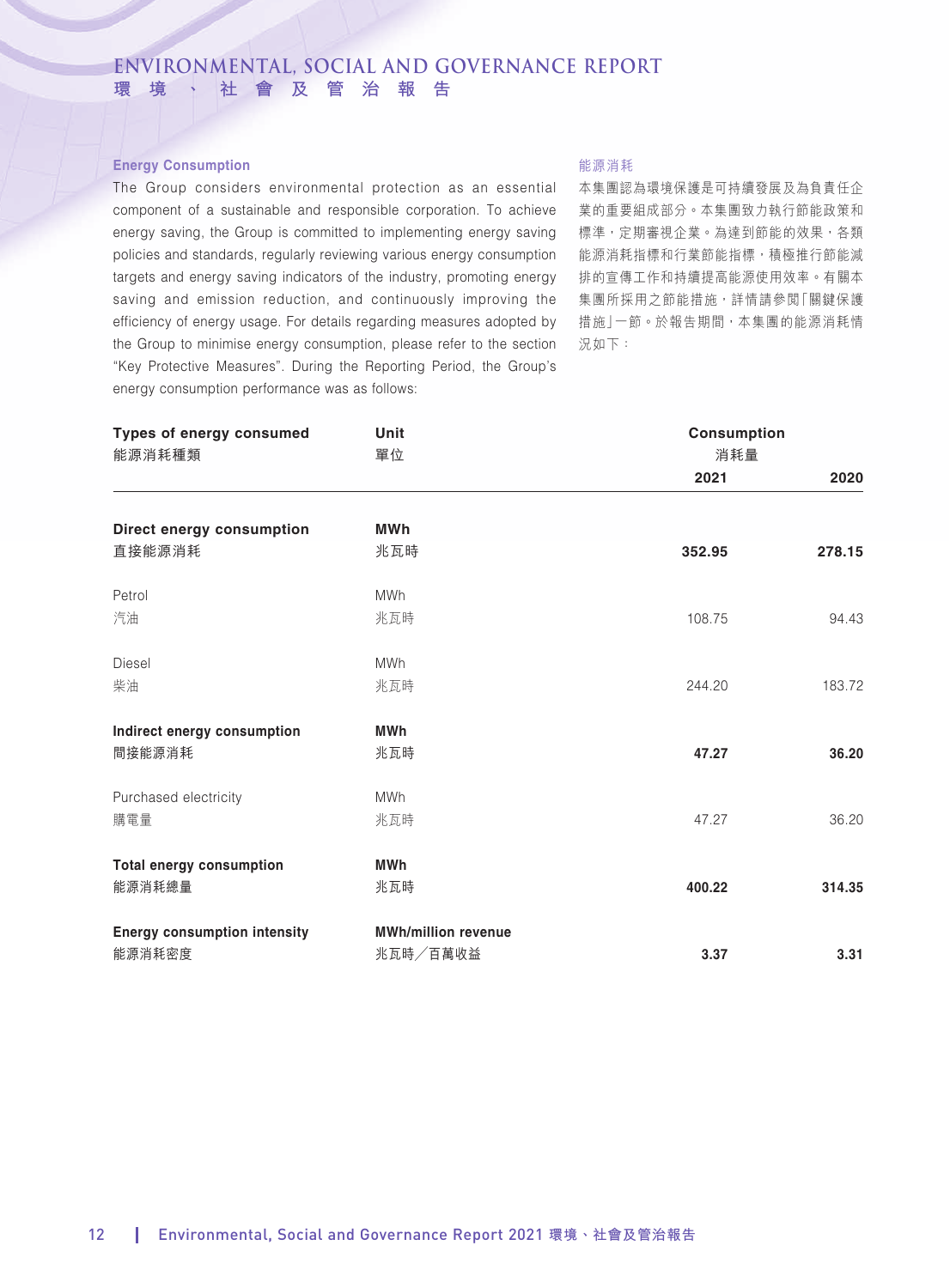### **Water Consumption**

The Group encourages its employees to develop the habit of conscious water use in order to reduce water consumption in the office. The Group did not encounter any significant issues in sourcing water that is fit for purpose due to the geographical location of the Group's operation site. During the Reporting Period, the Group's water consumption performance was as follows:

### 水資源消耗

本集團鼓勵其僱員養成自覺節約用水的習慣,以 減少辦公室的耗水量。由於本集團營運點的地理 位置,本集團在取水方面並沒有任何重大問題。 於報告期間,本集團的耗水量如下:

| <b>Water Consumption</b><br>水消耗     | Unit<br>單位                              | <b>Consumption</b><br>消耗量 |       |  |
|-------------------------------------|-----------------------------------------|---------------------------|-------|--|
|                                     |                                         | 2021                      | 2020  |  |
| Total water consumption<br>耗水總量     | Cubic meter<br>立方米                      | 46.00                     | 46.00 |  |
| Water consumption intensity<br>耗水密度 | Cubic meter/million revenue<br>立方米/百萬收益 | 0.39                      | 0.48  |  |

### **Use of Packaging Materials**

Due to the Group's business nature, it does not consume a significant amount of packaging materials, and thus regarding the use of packaging materials immaterial.

### **The Environment and Natural Resources**

While the Group's core business has limited impact on the environment and natural resources, the Group is committed to minimizing the negative impact of business operations on the environment as an ongoing commitment to the sustainable development of the Company. We strive to reduce our potential impact on the environment by adopting industry best practices aimed at reducing the consumption of natural resources and developing effective environmental stewardship. We regularly assess the environmental risks of our business, take preventive measures to reduce potential risks, and ensure compliance with relevant laws and regulations. We are also committed to achieving sustainable development and creating long-term value for communities and stakeholders.

### **Green Working Environment**

### *Paperless Office*

To reduce paper consumption, the Group vigorously advocates paperless office. All offices are operated on electronic systems as much as possible to reduce the use and consumption of office papers and save forest resources. We also encourage employees to use electronic means to communicate in the office and with suppliers.

### 包裝材料使用

鑑於本集團的業務性質,我們不會消耗大量包裝 材料,因此本集團認為包裝材料使用議題對我們 並不重要。

### 環境及自然資源

雖然本集團的核心業務對環境和自然資源的影響 有限,但本集團致力於將業務營運對環境的負面 影響降至最低,以履行對公司可持續發展的持續 承諾。我們通過採用減少自然資源消耗和發展有 效環境管理的行業最佳營運法,盡力減少對環境 的潛在影響。我們定期評估業務的環境風險,採 取預防措施降低潛在風險,並確保遵守相關法律 法規。我們亦致力於實現可持續發展,為社會和 利益相關者創造長期價值。

# 綠色工作環境

無紙辦公室

為減少紙張消耗,本集團大力提倡無紙化辦公。 所有辦公室都盡可能利用電子系統辦公,以減少 辦公用紙的使用和消耗,節約森林資源。我們還 鼓勵員工在辦公室和供應商之間使用電子方式溝 通。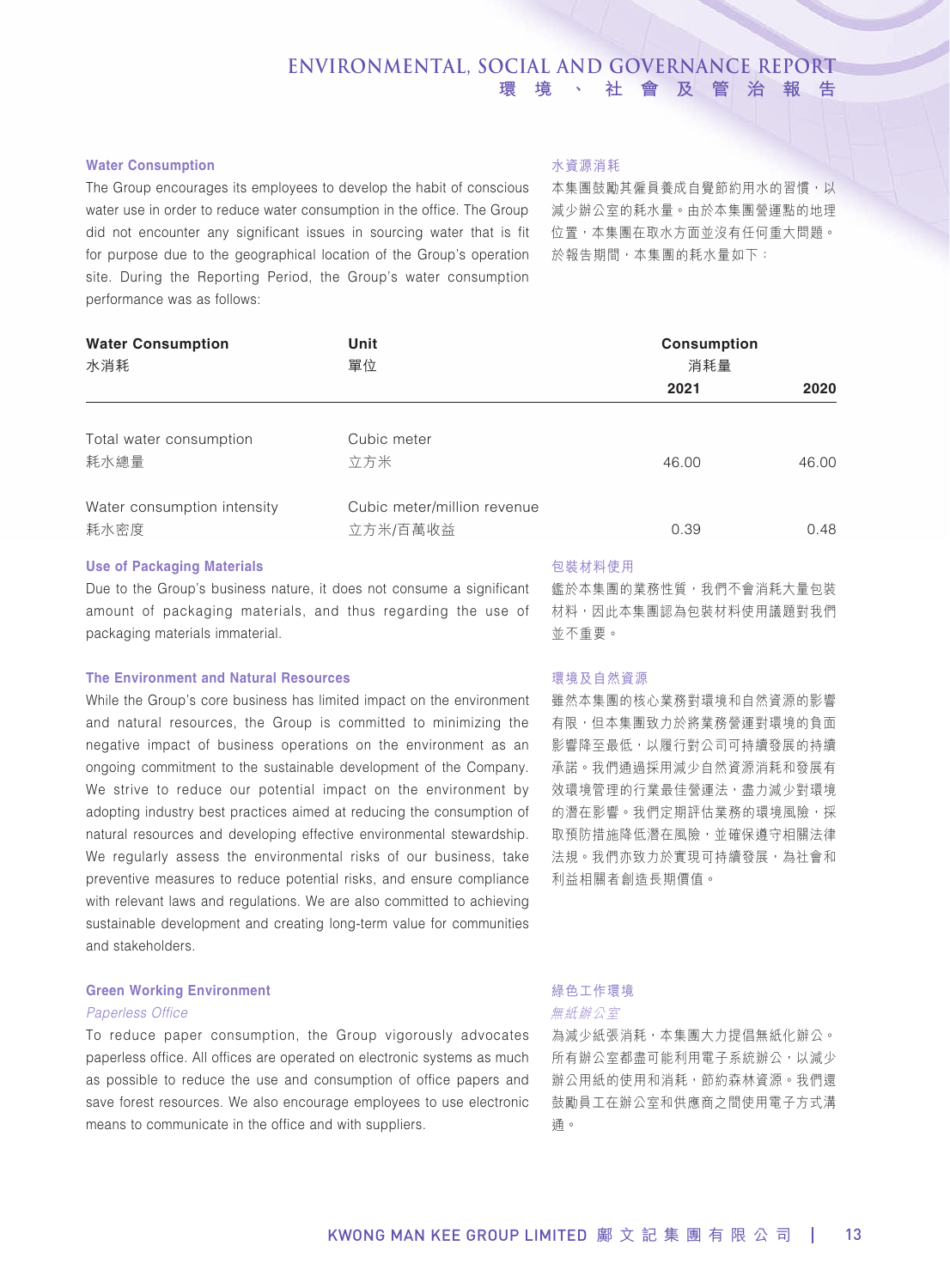### **Indoor Air Quality**

We regularly monitor and measure the indoor air quality in our workplace. Air-purifying equipment is installed at the workplace to filter air pollutants, contaminants, and dust particles. We also clean the air conditioning system regularly to ensure the office's indoor air quality.

In response to environmental non-compliances in general, programme for corrective actions will be implemented to rectify the situation accordingly. Regular inspections are performed by the designated personnel to check for any environmental non-compliances.

### **SOCIAL**

As the cornerstone of the Company's social policy, the Board perceives that respect for human rights is a key component of Corporate Social Responsibility in the development of business with sustainability.

### **Social Policy – Code of Conduct**

*Code of Conduct stipulates that the Group will*

- *(a) respect human rights, including entitlement of health and safety at work;*
- *(b) not engage in discrimination on the basis of race, ethnicity, creed, religion, or any other ground;*
- *(c) not tolerate sexual harassment;*
- *(d) foster a proper understanding and awareness of the issue of human rights;*
- *(e) respect the cultures, customs and languages of other countries and regions; and*
- *(f) promote and maintain harmony with the communities the Company operates.*

### **Employment Practices**

The Company considers its employees as its valuable asset, and has formulated an Employment Policy which strikes a well balance between. creating a result-oriented workplace culture and a secure work environment.

The Employment Policy has been consistently applied smoothly and is subject to periodic review having regard to the development of business, market employment practice and any applicable governmental regulations which may have an impact on the employment parameter of the Company.

The Group advocates equality of opportunity and cultural diversity. During the employment process, the principles of fairness, equity, equality and openness are upheld and the Group strictly forbids any discrimination against existing or potential members of staff on the grounds of race, creed, nationality, disability, marital status, pregnancy or gender. Moreover, the Group strictly complies with relevant laws and regulations in terms of prohibiting the employment of juveniles in countries or regions where its business operates.

### 室內空氣質量

我們定期監測和測量工作場所的室內空氣質量。 工作場所安裝空氣淨化設備,用於過濾空氣污染 物、污染物和灰塵顆粒。我們亦定期清潔空調系 統以確保工作場所內的空氣質量。

針對環境不合規情況,我們將實施糾正措施,以 相應地糾正情況,並由指定人員進行定期檢查, 以檢查任何環境不合規情況。

### 社會

尊重人權是本公司社會政策的基石,因此,董事 會視之為在業務可持續發展的過程中企業社會責 任的關鍵組成部分。

### 社會政策-操守準則

操守準則訂明本集團將

- (a) 應尊重人權,包括工作健康及安全;
- (b) 不得因種族、族群、信仰、宗教或任何其他 緣由而歧視他人;
- (c) 概不容忍性騷擾;
- (d) 促進正確理解及認識人權;
- (e) 尊重其他國家及地區的文化、習俗及語言; 及
- (f) 宣揚及維護與本公司經營所在社會的和諧 共處。

### 僱傭慣例

本公司視員工為寶貴資產,並制訂僱傭政策,在 結果導向的職場立化及安全的工作環境之間求得 適當平衡。

我們一直貫徹及順暢實施僱傭政策,並定期檢討 業務發展、市場僱傭慣例及可能對本公司的僱傭 規範造成影響的任何適用政府法規。

本集團提倡平等機會及多元文化。在招聘過程 中,堅持公正、公平及公開原則。本集團嚴格禁 止對在職員工或應聘者因其種族、宗教、國籍、 殘疾、婚姻狀況、懷孕或性別等方面作出歧視行 為。除此之外,本集團嚴格遵守有關的法律法 規,禁止在其業務所在的國家及地區僱用未成年 人士。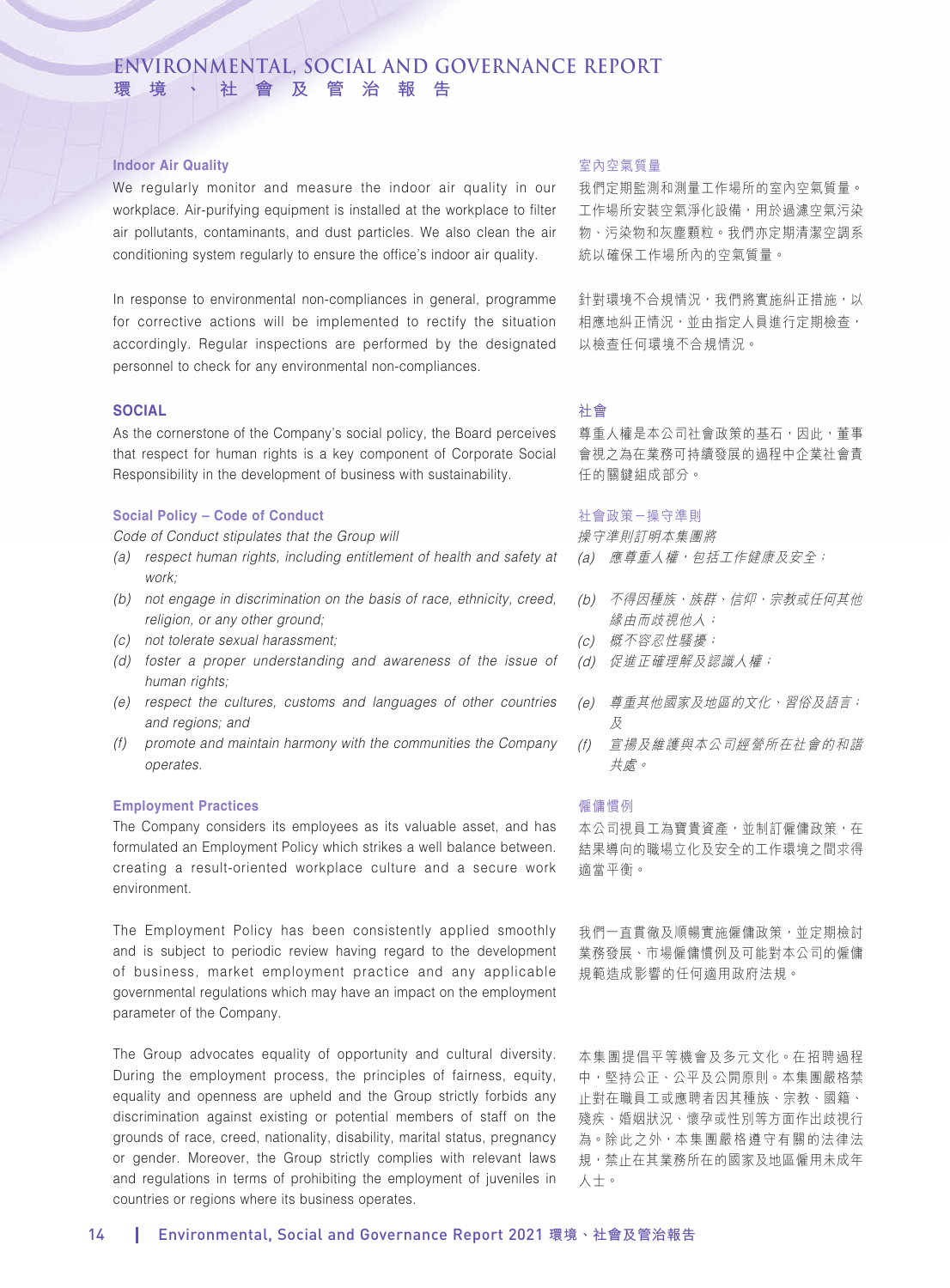During the Reporting Period, the Group strictly complied with relevant labour laws and regulations including, but not limited to, the Employment Ordinance and the Minimum Wage Ordinance. The Group was not aware of any material non-compliance of laws and regulations regarding human resources that may have a significant impact on the Group. Furthermore, the Group has developed Employee Handbook and HR Management Policy with the aim to regulate and monitor remuneration, dismissal, recruitment, promotion, working hours, holidays and other benefits.

於報告期間,本集團嚴格遵守與僱傭相關的法律 法規,包括但不限於《僱傭條例》及《最低工資條 例》。本集團並未發現任何違反有關人力資源的 法例法規而對本集團造成重大影響的事宜。除此 之外,本集團亦制定了員工手冊以及人力資源 管理政策,以規管薪酬、解僱、招聘、升遷、工 時、休假及其他福利。

As at 31 March 2021, the total number of employees of the Group was 37. Breakdown of employees by gender, age group and geographical region were as follows:

截至二零二一年三月三十一日,本集團的總僱員 人數為37人,按性別、年齡組別以及地區的僱員 分類如下:

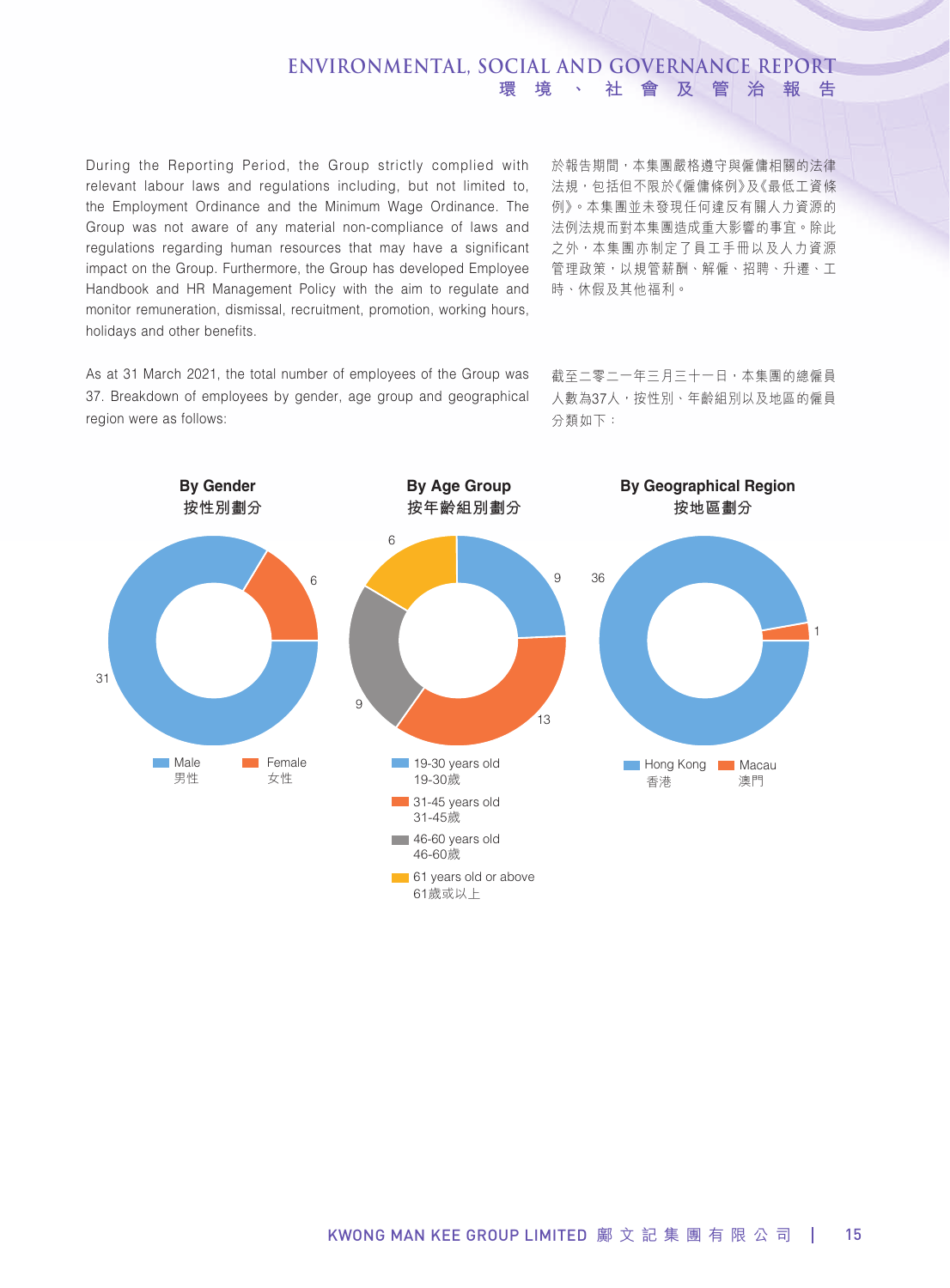In addition, the total number of employee turnover was 3, representing 此外 <sup>,</sup>僱員流失總人數為3人 <sup>,</sup>流失率約為 a turnover rate of approximately 8.82%. The breakdown of employee 8.82%。按性別,年齡組別和地區的僱員流失率 turnover rates by gender, age group and geographical region was as 分佈如下: follows:

|                           | <b>Turnover number</b>    | <b>Turnover rate</b> |
|---------------------------|---------------------------|----------------------|
|                           | 流失人數                      | 流失率                  |
| <b>By gender</b><br>按性別劃分 |                           |                      |
| Male                      |                           |                      |
| 男性                        | $\ensuremath{\mathsf{3}}$ | 10.71%               |
| Female                    |                           |                      |
| 女性                        |                           |                      |
| By age group              |                           |                      |
| 按年齡組別劃分                   |                           |                      |
| 19-30 years old           |                           |                      |
| 19-30歲                    | $\mathbf 1$               | 14.29%               |
| 31-45 years old           |                           |                      |
| 31-45歲                    |                           |                      |
| 46-60 years old           |                           |                      |
| 46-60歲                    | $\mathbbm{1}$             | 10.53%               |
| 61 years old or above     |                           |                      |
| 61歲或以上                    | $\mathbf{1}$              | 18.18%               |
| By geographical region    |                           |                      |
| 按地區                       |                           |                      |
| Hong Kong                 |                           |                      |
| 香港                        | $\ensuremath{\mathsf{3}}$ | 9.09%                |
| Macau                     |                           |                      |
| 澳門                        |                           |                      |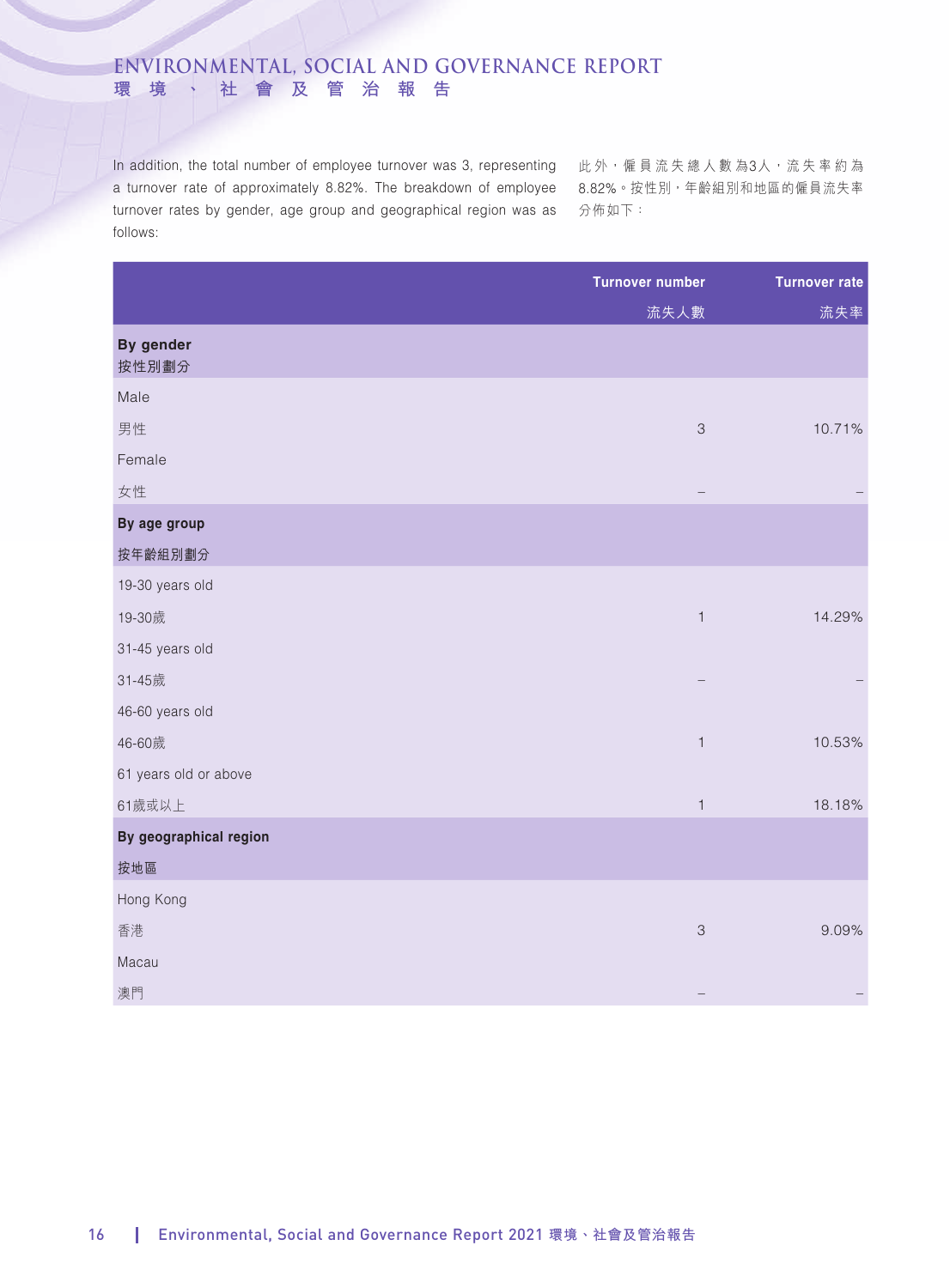The Group has developed a fair, reasonable and competitive remuneration system for salary payments. Employees' remuneration comprises of basic salary, overtime compensation and discretionary bonus. Furthermore, the Group conducts annual assessments in accordance with the changes in macroeconomic factors, industry and regional remuneration levels, business performance and the work performance of individual employees, and carries out corresponding adjustments to staff remuneration.

The Group respects the rights of employees to rest and take leaves, and has established relevant polices documented in the Employee Handbook so as to monitor and regulate employees' working hours and ensure their rights for different rest periods and holidays. The Group also pays wages, provides overtime compensation and paid leaves in accordance with local regulations.

The Group has a clear basis and process for managing the promotion of employees. According to the performance assessment mechanism, the Group is able to dynamically adjust employees' salary and award bonuses based on their performance, experience, work attitude and the Group's performance to provide attractive employee benefits to talented employees.

### **Health and Safety**

The Group attaches great importance to the health and safety of its employees, and is committed to eliminating all potential health and safety hazards and thus to provide employees with a safe and comfortable working environment.

The Group strictly enforces relevant laws and regulations including but not limited to the Occupational Safety and Health Ordinance and the Employees' Compensation Ordinance. During the Reporting Period, the Group was not aware of any lost days due to work injury, nor any accidents that resulted in death or serious physical injuries and no claims or compensation was paid to our employees due to such events. No material non-compliance of laws and regulations relevant to health and safety of employees that have a significant impact on the Group were found.

本集團建立了一套公平、合理且有競爭力的薪酬 體系,為僱員發放薪酬。僱員薪酬由基本工資、 加班補償以及酌情花紅等組成。此外,本集團每 年對宏觀因素的變化、行業及地區薪資水準、業 務表現以及個別僱員的工作表現進行評估,並對 員工薪酬等作相應調整。

本集團尊重僱員的休息和休假的權利,設有相關 政策並記錄於員工手冊以監督及規範僱員的工作 時間及其享有的各類休息時間和假期的權利。本 集團亦按照當地法規支付工資、加班補償、及有 薪假期等。

本集團對僱員有明確管理人員晉升的依據及流 程。根據績效考評機制,本集團能夠透過僱員的 績效、經驗、工作態度以及本集團的業績對僱員 的薪資進行動態調整並發放獎金,為有才華的僱 員提供具吸引力的僱員福利待遇。

### 健康與安全

本集團十分重視僱員的健康與安全,致力消除職 場潛在的健康與安全危害,從而為僱員提供安全 和舒適的工作環境。

本集團嚴格執行包括但不限於《職業安全及健康 條例》及《僱員補償條例》等相關法律法規。於報 告期間,就我們所知,本集團並無任何因工傷損 失工作日數、導致死亡或嚴重身體傷害的意外、 及因該等事件而向其僱員支付索償或補償的事 件。本集團亦無任何違反僱員健康與安全相關的 法律法規而對本集團造成重大影響的重大事件。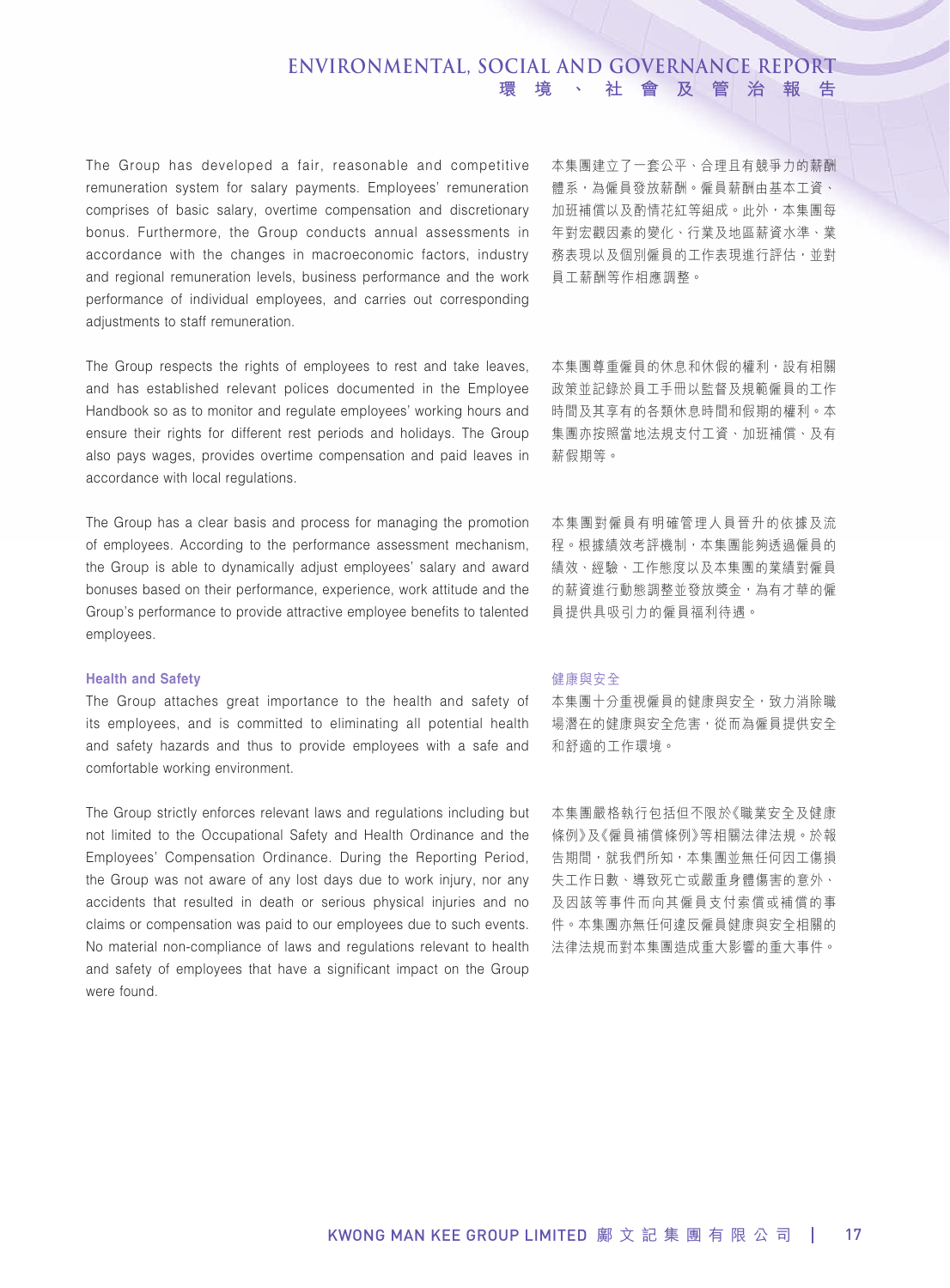### *Occupational Health and Safety ("OH&S")*

The Group has formulated the OH&S Policy and an effective OH&S Management System, with the aim to eliminate all accidents and to ensure the general public will not be affected by the Group's operations. It is clearly stated in the OH&S Policy that each staff member is responsible for ensuring their subordinates are properly trained and capable of handling the tasks delegated to them, and that safety should be given first priority over all other concerns. In addition, the Board is ultimately responsible for advising and assisting management, project and operation staff on the understanding, implementing and maintaining of the Group's OH&S Management System and to provide information and training therewith, so that employees are competent to carry out their duties and responsibilities.

As stipulated in the OH&S system, site foreman is responsible for conducting regular safety inspections to ensure the operations are conducted in a safe and proper manner, and non-conformities found during site inspections would be rectified immediately and any workers who committed such non-conformities would be warned accordingly. In addition, workers entering the operation sites are required to hold the Construction Industry Safety Training Certificate. Workers also have to complete on-site safety training provided by the main contractors.

Regardless of the status, any employee or subcontractor who is found uncooperative or negligent in implementing the Company's OH&S policy or Directives will receive a written warning, and may then be subject to disciplinary actions, which include summary dismissal.

The Group is committed to providing adequate and appropriate resources to implement the OH&S policy, continuously improving its OH&S performance through regular safety training, inspection, monitoring and audit, and ensuring the management and employees at all levels to assume the responsibility for implementation of OH&S Management System.

This Policy and the associated OH&S Management System are reviewed annually or whenever necessary by the designated personnel in the light of experience, feedback from employees at all levels and current regulation and legislation.

### 職業健康與安全

本集團已制訂職業健康與安全政策及有效的職業 健康與安全管理體系,期望能藉此消除所有安全 事故,並確保公眾不會受到本集團業務的影響。 在職業健康與安全政策中清晰列明每名僱員均有 責任確保其下屬接受適當培訓及有能力處理所分 配的工作,並必須優先考慮安全問題。此外,董 事會有責任就理解、執行及維護本公司職業健康 與安全制度向管理層、項目及營運人員提供意見 及協助,並就此提供資料及培訓,以讓僱員能夠 履行其職責及責任。

職業健康與安全管理體系中明確規定工地管工需 定期進行安全檢查,以確保工程安全及適當地進 行。現場視察中發現的不合規情況須立即予以糾 正,任何違規的工人將遭相應警告。此外,每名 進入工地的工人均須持有建造業安全訓練証明 書。工人亦要參加由總承建商提供的工地安全培 訓。

所有僱員及分包商,無論其身份為何,一經發現 在執行本公司職業健康與安全政策或指引時不配 合或疏於職守,經書面警告之後,將受到紀律處 分,包括即時解僱。

本集團致力提供充足及適當的資源,以實施職 業健康與安全政策、持續透過定期安全培訓、檢 查、監督及審核以提升其職業健康與安全表現, 以及確保管理層及各級僱員為實施職業健康與安 全管理制度負責。

此政策及相關職業健康與安全管理制度於每年或 於必要時由指定人員根據經驗、各級僱員的反饋 意見及現行法例及法規進行檢討。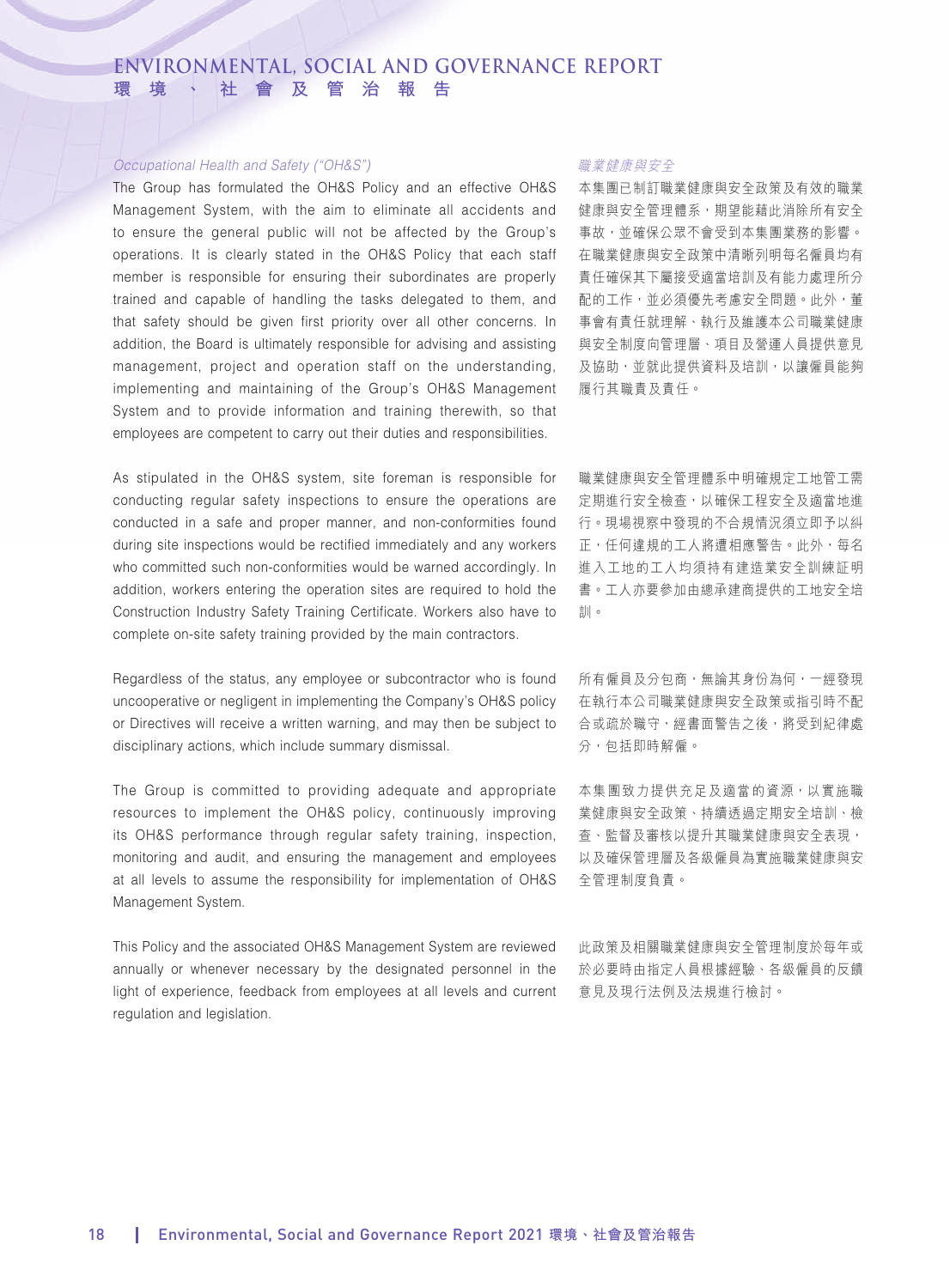### *Other Health and Safety Measures*

In light of the outbreak of COVID-19 pandemic, the Group is highly aware of the potential health and safety risks faced by its employees. With the aim to provide its employees with a safe working environment, the Group has carried out a series of preventive measures including, but not limited to, temperature screening before entering the workplace, ensuring sufficient disinfectant and protective supplies such as face masks and hand sanitisers are in place and strengthening the sanitation of its operation sites.

### **Employee Training and Development**

The Group regards its employees as its most important assets and resources, and believes that they will continue to grow alongside the expansion of the Group's business. The Group provides targeted, systematic and forward-looking training to its employees to explore their potential to match the Group's sustainable development. The Board is committed to developing structures and environment that allow staff to maximize their potential through meaningful work.

The Group believes that through continuous learning process, its management and staff would be better equipped to increase work quality with work-related knowledge, which in turn enhances the efficiency in delivering results. Hence, the Group actively invests resources to encourage management and general staff to attend trainings and seminars.

During the Reporting Period, 24 of the Group's full-time employees have participated in training, with a training rate of approximately 64.86% and an average training hours per employee of approximately 5.76 hours.

The breakdown of employee trained by gender and employee category were as follows:

### 其他健康與安全措施

鑑於新型冠狀病毒疫情的爆發,本集團高度關注 其僱員所面對的潛在健康與安全風險。為確保能 為僱員提供安全的工作環境,本集團採取了一系 列的預防措施,包括但不限於進入工作場所前進 行體溫檢查,確保在營運環境提供足夠消毒及保 護用品,如口罩及消毒洗手液,並加強其業務地 點的衛生情況。

### 僱員培訓與發展

本集團視僱員為其最重要的資產和資源,相信僱 員將隨著本集團業務擴展而不斷成長。本集團為 僱員提供針對性、系統性和前瞻性的培訓,以發 掘員工的潛能以配合本集團的可持續發展。董事 會致力創造能讓僱員可以通過有意義的工作盡展 所長的體系及環境。

本集團相信通過持續學習,管理層及僱員能夠更 好地裝備自己,以工作相關知識提升工作質量, 並因而提升工作效率。因此,本集團積極投入資 源,以鼓勵管理層及普通僱員參與培訓或研討 會。

於報告期間,本集團的受培訓全職僱員共有24 人,受訓比率約為64.86%,每名僱員的平均受 訓時數約為5.76小時。

受訓僱員按性別及僱傭類別分類如下: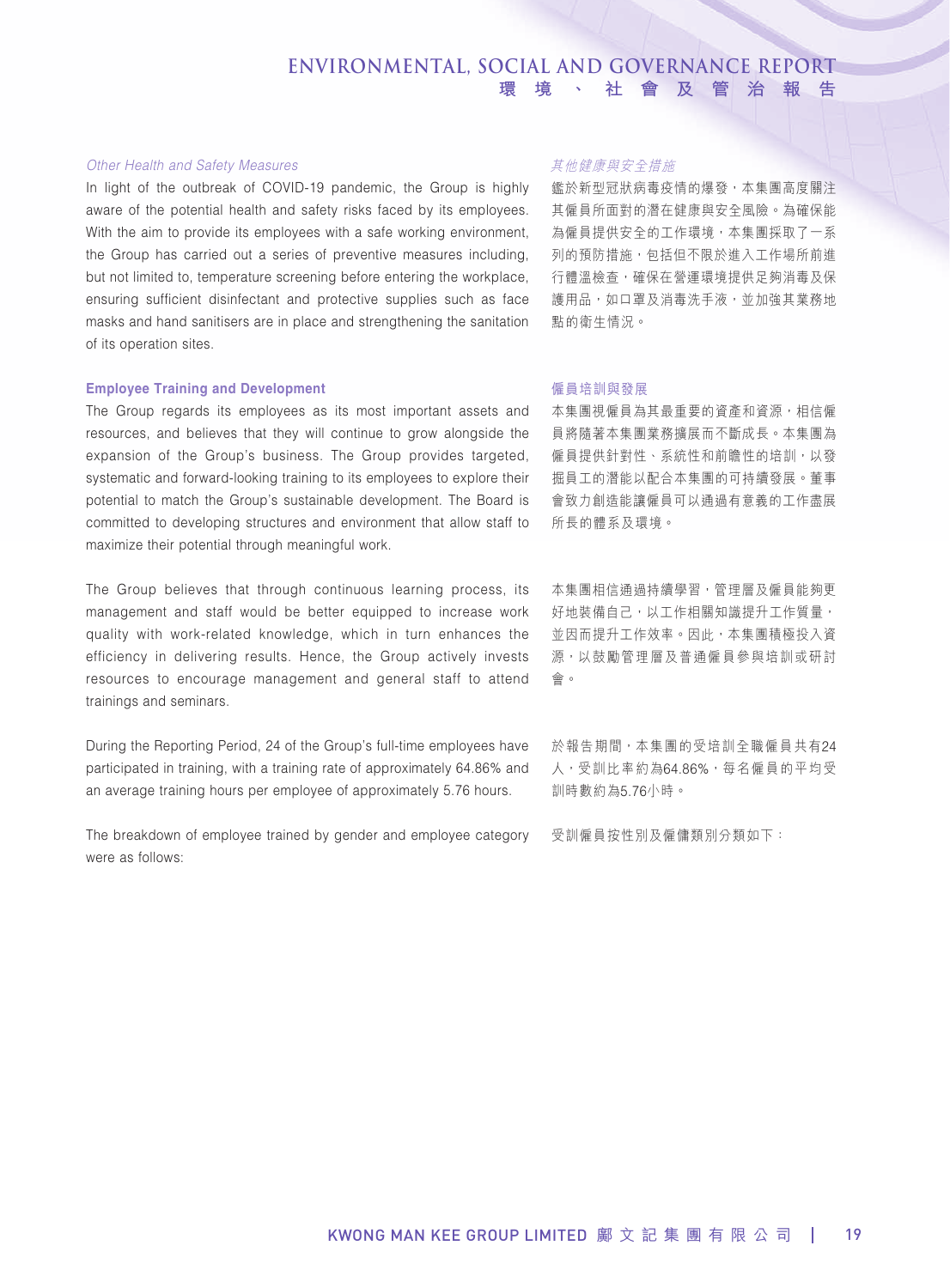|                                 | Percentage of<br>employees trained (%)<br>受訓僱員百分比(%) | <b>Breakdown of</b><br>employees trained (%)<br>受訓僱員劃分(%) | <b>Average training hours</b><br>per employee (hours)<br>每名僱員的平均<br>培訓時數(小時) |
|---------------------------------|------------------------------------------------------|-----------------------------------------------------------|------------------------------------------------------------------------------|
| By gender<br>按性別劃分              |                                                      |                                                           |                                                                              |
| Male<br>男性                      | 67.74%                                               | 87.50%                                                    | 6.56                                                                         |
| Female<br>女性                    | 50.00%                                               | 12.50%                                                    | 1.58                                                                         |
| By employee category<br>按僱傭類別劃分 |                                                      |                                                           |                                                                              |
| Senior Management<br>高級管理層      | 100.00%                                              | 16.67%                                                    | 7.00                                                                         |
| Middle Management<br>中級管理層      | 80.00%                                               | 16.67%                                                    | 2.90                                                                         |
| General staff<br>普通僱員           | 57.14%                                               | 66.66%                                                    | 6.09                                                                         |

### **Labour Standards**

### 勞工標準

The employment of child and forced labour is strictly prohibited during the recruitment process as required by laws and regulations. The Group strictly complies with local laws and prohibits any child and forced labour employment. The Group's Human Resources Department is responsible for monitoring and ensuring the compliance of the latest and relevant laws and regulations that prohibit child labour and forced labour.

The Company has set up Policy of Labour Standard which among others provides guideline on preventing child and forced labour, measures are as follows.

根據法例法規的規定,於招聘過程中嚴格禁止聘 用童工及強制勞工。本集團嚴格遵守當地法律規 定,嚴禁聘用任何童工及強制勞工。本集團的人 力資源部負責監督及確保遵守禁止童工及強制勞 工的最新相關法例法規。

本公司已制訂勞工準則政策,其中包括提供慎防 童工及強迫勞工的指引,措施如下。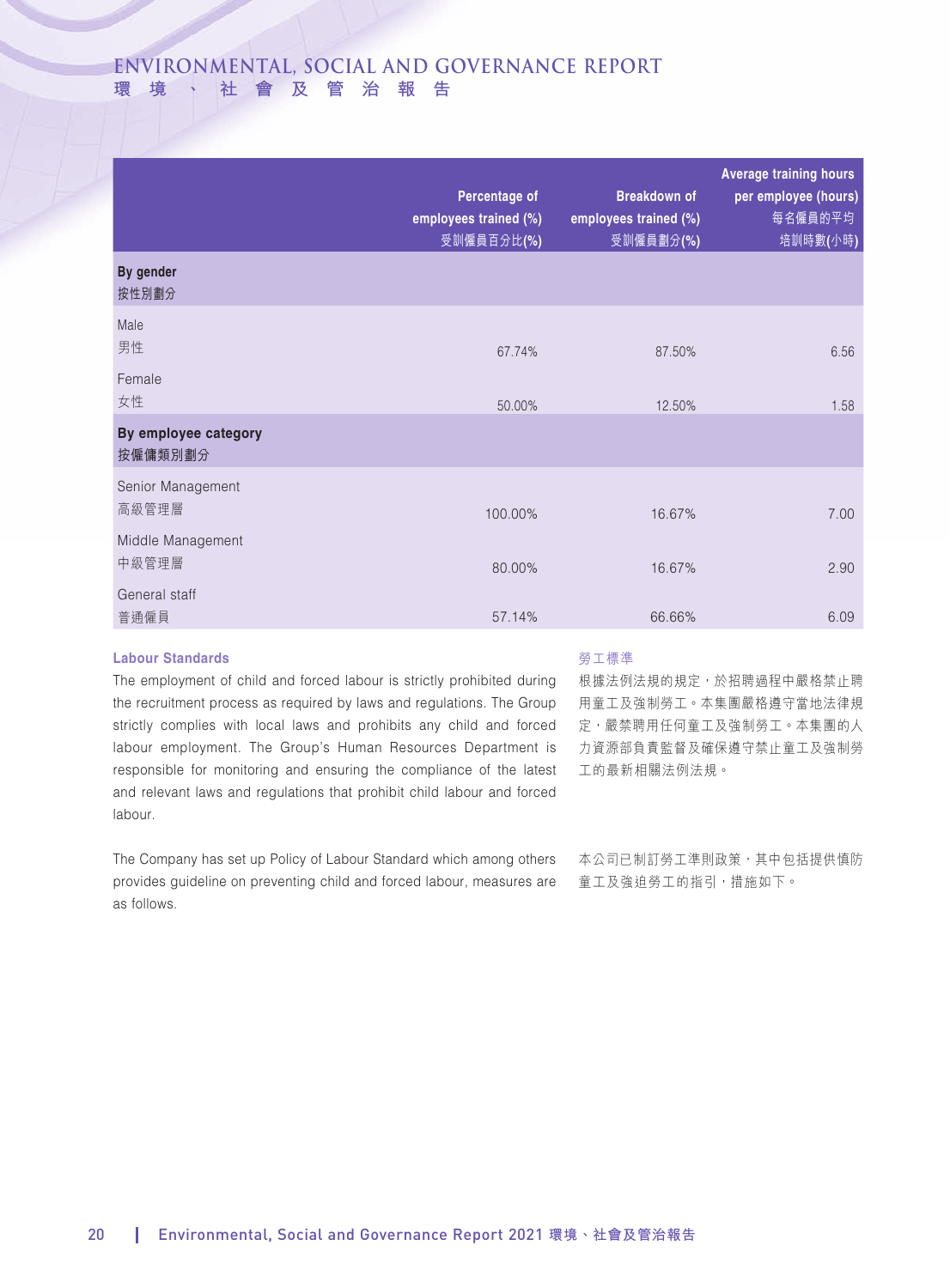Measures are in place to review employment practices to avoid child 本公司制訂措施檢討僱傭情況,以避免童工及強 and forced labour, which include

- (a) maternity leave system in compliance with law;
- (b) child care support related human resources policies;
- (c) flexi-time systems for employees providing long-term care to family members;
- (d) balancing their works and nursing care commitment when the need arises; and
- (e) prohibiting the hiring of the underage in compliance with law.

Remedial steps are being taken to eliminate such malpractices when discovered.

During the Reporting Period, the Group strictly complied with relevant labour laws and regulations including, but not limited to, the Employment Ordinance. The Group was not aware of any material non-compliance of laws and regulations regarding child and forced labour that may have a significant impact on the Group.

### **Supply Chain Management**

On recognizing that supply chain management is essential to operational efficiency, the Group works closely with suppliers and contractors to effectively and efficiently meet our customers' needs, and yet without compromising on responsible operating practices.

迫勞工,措施包括

- (a) 符合法例的產假制度;
- (b) 託兒支援-相關人力資源政策;
- (c) 僱員彈性工作制度,向家庭成員提供長期 關照;
- (d) 有需要時平衡工作與護理照顧的負擔;及
- (e) 根據法例不得僱用未成年人。

該等不當行為一經發現即採取糾正措施杜絕。

於報告期間,本集團嚴格遵守與僱傭相關的法律 法規,包括但不限於《僱傭條例》。就我們所知, 本集團並無任何嚴重違反有關童工及強制勞工的 法例法規而對本集團造成重大影響的事宜。

### 供應鏈管理

本集團認識到供應鏈管理乃提升營運效率的關 鍵,因此,我們與供應商及承包商緊密合作,務 求以行之有效及高效率的方式滿足客戶需求,同 時重視良心營運。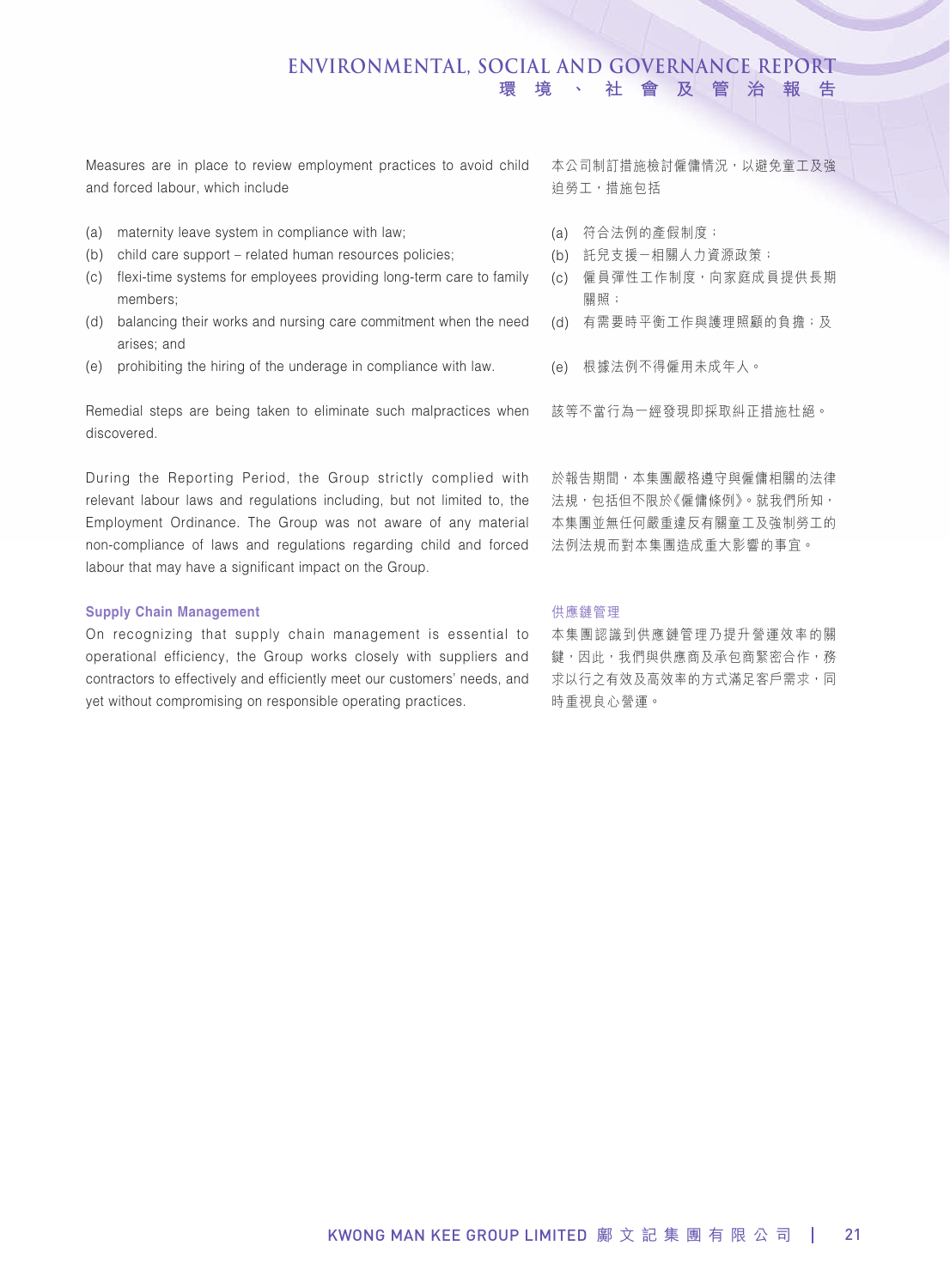### *Fair and Open Tendering*

The Group is stringent in selecting qualified suppliers, ensuring that their entire production process is in line with our standards and specifications, and that our Environmental and Social Standards are being complied with. The Group's procurement procedures strictly abide by related laws and regulations, making procurement on an open, fair and impartial basis without any discrimination against any particular supplier. Employees and other individuals who share common interest with relevant suppliers will not be allowed to participate in the procurement process.

The Group requires new suppliers to submit all relevant documents for review and runs background checks to evaluate their reliability. We conduct regular inspections and evaluations to review the standards of our suppliers and are ready to cease cooperation with unqualified suppliers.

The Group is committed to developing and maintaining effective and mutually fruitful working relationships throughout our entire supply chain.

The number of suppliers by region was as follows:

### 公平公開招標

本集團嚴格挑選合資格供應商,確保其整個生產 程序均符合我們的標準及規格,並一直遵從環境 及社會準則。本集團採購過程嚴格參照相關法 律法規的規定,在公開、公平、公正的條件下進 行,不會對任何供應商有歧視性待遇。與相關供 應商有利益關係的員工及其他個人不會被允許參 與相關採購活動。

本集團要求新供應商提交所有相關文件以供審 閱,並進行背景調查,以評估其是否可靠。我們 定期進行檢查及評估,以檢視供應商的標準,並 將隨時終止與不合資格的供應商合作。

本集團致力在整體供應鏈中發展及維持有效及互 惠互利的合作關係。

### 按地區劃分的供應商數目如下:

| <b>By region</b><br>地區劃分                         | <b>Number of suppliers</b><br>供應商數目 |
|--------------------------------------------------|-------------------------------------|
| <b>Mainland China</b>                            |                                     |
| 中國內地                                             | $\overline{4}$                      |
| Hong Kong                                        |                                     |
| 香港                                               | 17                                  |
| Others (Germany, Malaysia, Singapore, Spain, UK) |                                     |
| 其他(德國,馬來西亞,新加坡,西班牙,英國)                           | $5\overline{)}$                     |
| <b>Total</b>                                     |                                     |
| 合計                                               | 26                                  |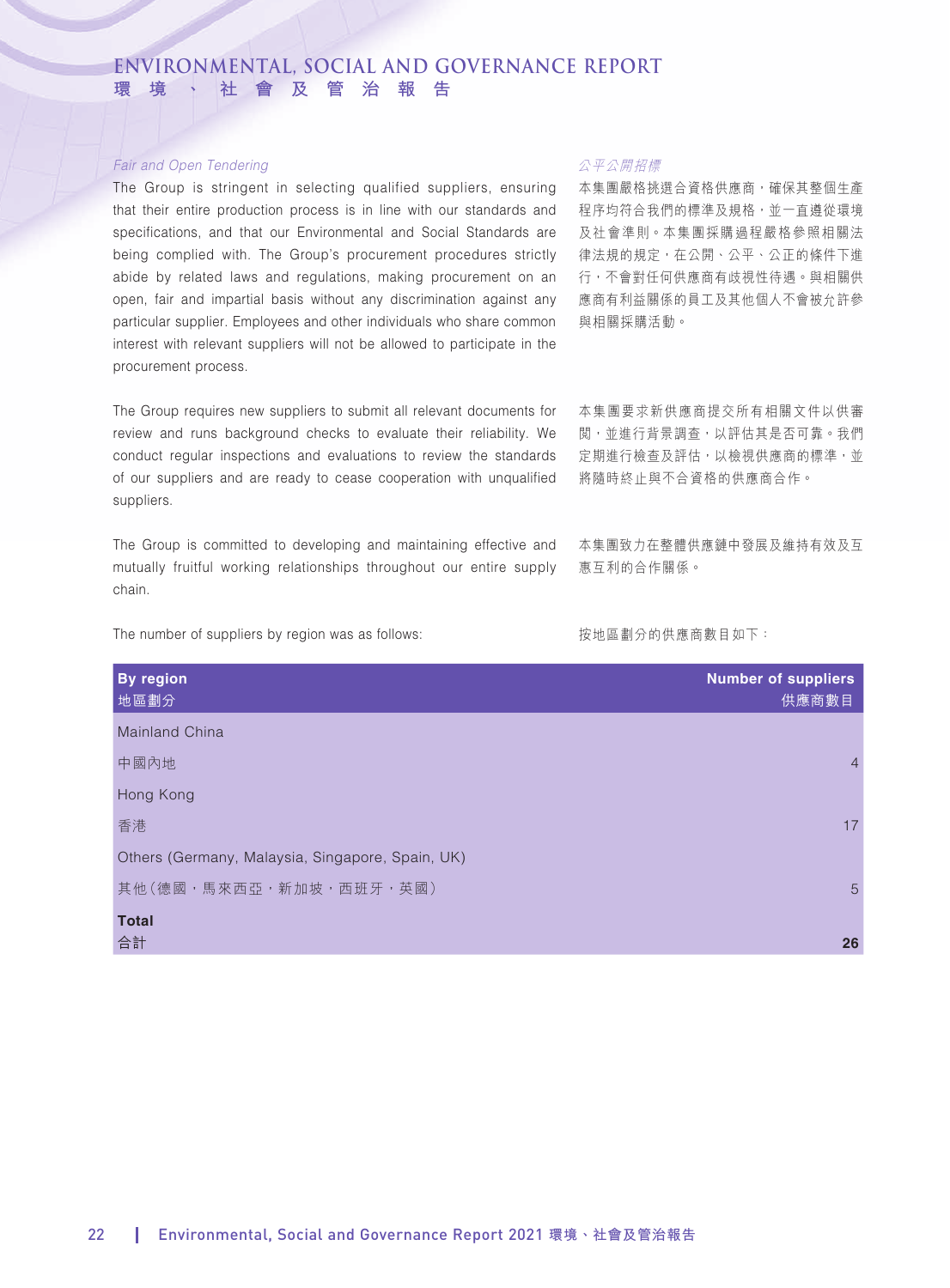### **Product and Service Responsibility**

The Group believes providing products and services that meet or exceed the client's requirements is essential for job referrals and future business opportunities. Therefore, the Group aims at delivering the best quality products and services to the customers and has formulated a Quality Policy so as to further strengthen and regulate its quality control procedures.

During the Reporting Period, the Group strictly complied with relevant laws and regulations related to the quality of products and services including, but not limited to, the Trade Descriptions Ordinance, the Copyright Ordinance and the Personal Data (Privacy) Ordinance. The Group was not aware of any material non-compliance of laws and regulations related to the quality of products and services that may have a significant impact on the Group. During the Reporting Period, the Group was not aware of any cases where products sold or shipped subject to recalls for safety and health reasons, and no major complaints about products and services were received.

### *Quality Management*

In line with the Quality Policy, the Group has implemented a Quality Management System so as to ensure successful fulfilment of its commitment to quality. Through the continuous improvement of the efficacy of management activities, resources allocation, service real-time monitoring and measurement methods of the Quality Management System, the Group is committed to continually improving the quality of its products and services. We will ensure that the service quality delivered by relevant departments of the Group is strictly in compliance with our quality objectives by which regular reviews are conducted to assess their level of adequacy for continual improvement.

### *Customer Service*

The Group attaches great importance to product and service quality and corporate reputation. As the Group's business does not involve significant safety issues, the quality of our services is of great importance in maintaining a long term relationship with our customers. To this end, the Group has developed relevant systems for handling customer feedback to standardise the process of dealing with enquiries, quotations and complaints, so as to ensure that each customer's feedback is recorded, handled and responded to in a professional and prompt manner.

### 產品及服務責任

本集團認為達到或超越客戶對產品及服務的要 求,對其獲得工作推薦以及未來業務機會十分重 要。因此,本集團致力於向客戶提供最優質的產 品及服務,且已制訂質量政策以進一步加強及規 管其品質控制程序。

於報告期間,本集團嚴格遵守與產品及服務品 質相關的法律法規,包括但不限於《商品説明條 例》、《版權條例》和《個人資料(私隱)條例》。就 我們所知,本集團並無任何違反產品及服務品質 相關的法律法規而對本集團造成重大影響的事 宜。於報告期間,本集團並無任何已售或已運送 產品因安全與健康理由而須回收的個案,亦未接 獲關於產品及服務的重大投訴。

### 品質管制

本集團按照質量政策實施了品質管制系統,以確 保能成功履行其對品質的承諾。通過持續提升品 質管制系統的管理活動效能、資源分配、服務實 時監控及衡量方法,本集團致力持續提升其產品 及服務的品質。我們將確保本集團相關部門嚴格 按照質量目標交付服務質量,而我們根據質量目 標定期檢討,評估該等目標是否足以持續提升服 務質量。

### 客戶服務

本集團十分重視產品及服務品質以及企業聲譽。 由於本集團的業務並不涉及重大的安全事宜,因 此,我們服務的質素於與客戶維持長期關係尤為 重要。本集團為此制定了處理客戶反饋的相關制 度,以規範化處理查詢、報價及投訴流程,從而 確保每一位客戶的反饋也會被專業和迅速地記 錄、處理以及作出回應。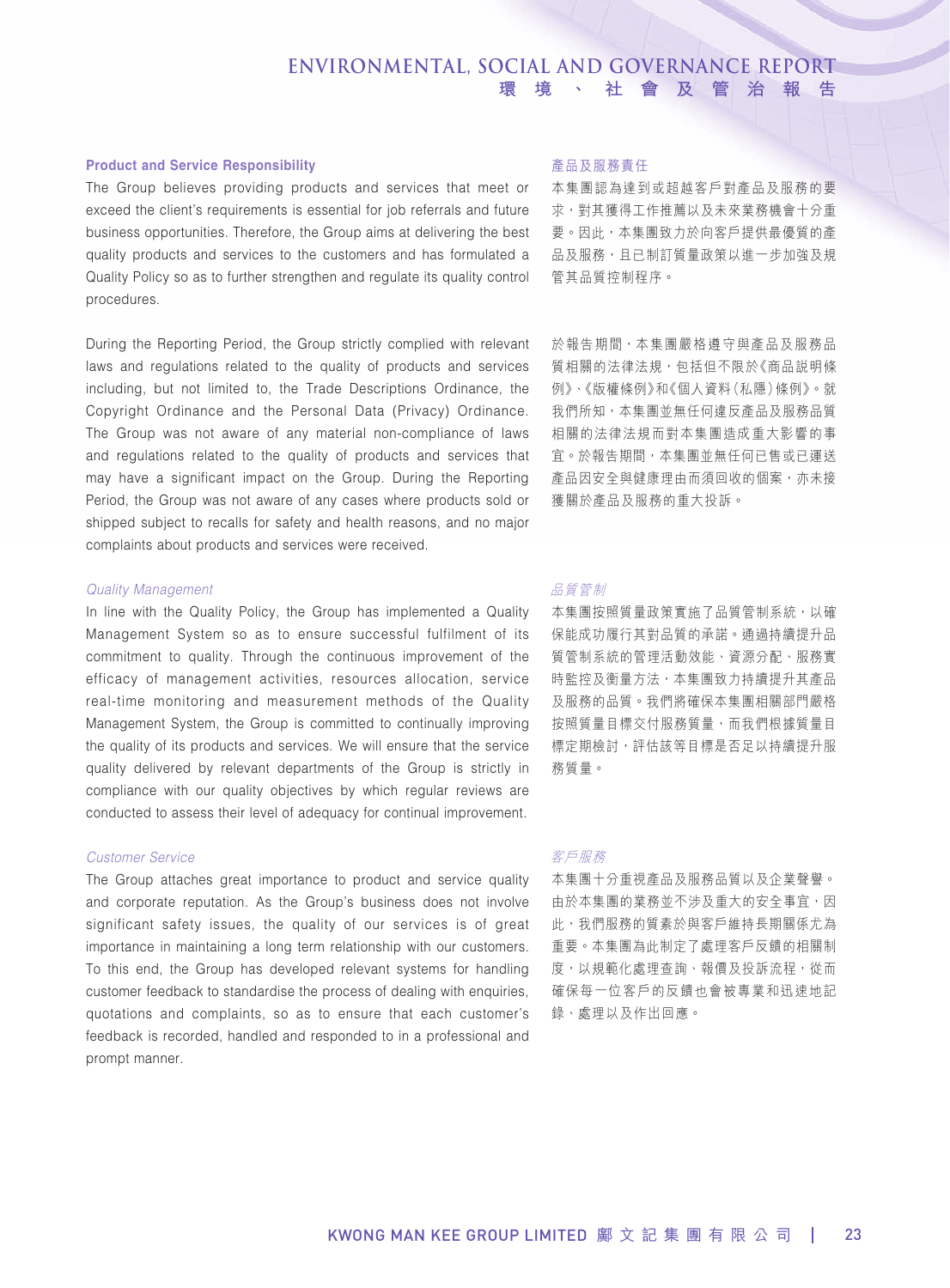### *Advertising and Labelling*

In order to ensure that the promotion of the Group's services conforms to the actual situation of the service, the Group strictly abides by the relevant laws and regulations on advertising marketing such as the Trade Descriptions Ordinance in Hong Kong. The Group strictly prohibits the use of false and misleading product descriptions in advertisements and is committed to ensuring that all advertising contents are clear, real and authentic.

### *Protection of Customer Privacy*

To further reinforce the privacy management in protection of the Group's property and customers' safety and interests, the Group has in place consumer data protection and privacy policies for protecting personal information, the Group's properties and classified information. The Group strictly prohibits any abuse of personal information and illegal profiteering acts.

### *Intellectual Property Management*

The Group respects intellectual property rights of others and ensure its employees would not take any actions, whether willingly or erroneously, which would breach the other's intellectual property rights. The Board would protect the Company's intellectual property rights by doing proper registration on a timely and cost effective manner.

### **Anti-Corruption**

### *Ethical Business*

The Group recognises the crucial importance of anti-corruption to a corporate culture of integrity and to the interests of all stakeholders. Therefore, it is of paramount importance that the Group's reputation is not tarnished by dishonesty or corruption. With the aim to maintain a fair, ethical and efficient business and working environment, the Group strictly prohibits any form of corruption including, but not limited to, fraud, extortion, bribery and money laundering.

The Group has in place an Anti-Corruption Policy clearly stating that its employees should decline an offer of gift if acceptance of it might compromise their objectivity in conducting the Group's business or induce them to act against the interests of the Group or lead to allegations of impropriety. Employees should seek for written permission from the executive director in charge of the operating unit or the Group if they intend to accept a gift with value greater than the maximum limit as stated in our Employment Policy.

### 宣傳及標籤

為保證本集團服務的宣傳符合服務實情,本集團 嚴格遵守香港的《商品說明條例》等廣告行銷相 關法律及法規。本集團嚴格禁止在廣告中對產品 使用虛假及誤導性商品説明的行為,並致力確保 所有廣告內容均清楚及真實。

### 客戶私隱保護

為進一步加強私隱管理工作,保護企業資產及客 戶的安全與利益,本集團已制訂消費者數據保護 及私隱政策,以保護個人資訊、集團資產及機密 資料。本集團嚴格禁止一切個人資訊的濫用和非 法獲利。

### 知識產權管理

本集團尊重他人的知識產權,且確保僱員不會故 意或不小心地做出任何違反他人的知識產權的行 為。董事會透過及時與具成本效益地進行妥當註 冊,來保護本公司的知識產權。

# 反貪污

道德操守

本集團深明反貪對於持廉守正的企業文化以及所 有持份者的利益至關重要。因此,確保本集團的 聲譽不受不誠實或貪污等行為所損害尤為重要。 為維持公平且符合道德及效益的營商及工作環 境,本集團嚴禁一切形式之貪污,包括但不限於 欺詐、勒索、賄賂及洗黑錢等。

本集團設有反貪污政策,清楚列明倘若僱員接受 禮物餽贈可能影響其在進行本集團業務的過程中 的客觀性,或可能會誘使他們作出有損本集團利 益的行為或可能會造成不當行為的指控,僱員應 拒絕接受禮物餽贈。倘若僱員有意接受價值金額 超過僱傭政策所規定的最高限額,則應徵得管理 經營部門或本集團的執行董事的書面許可。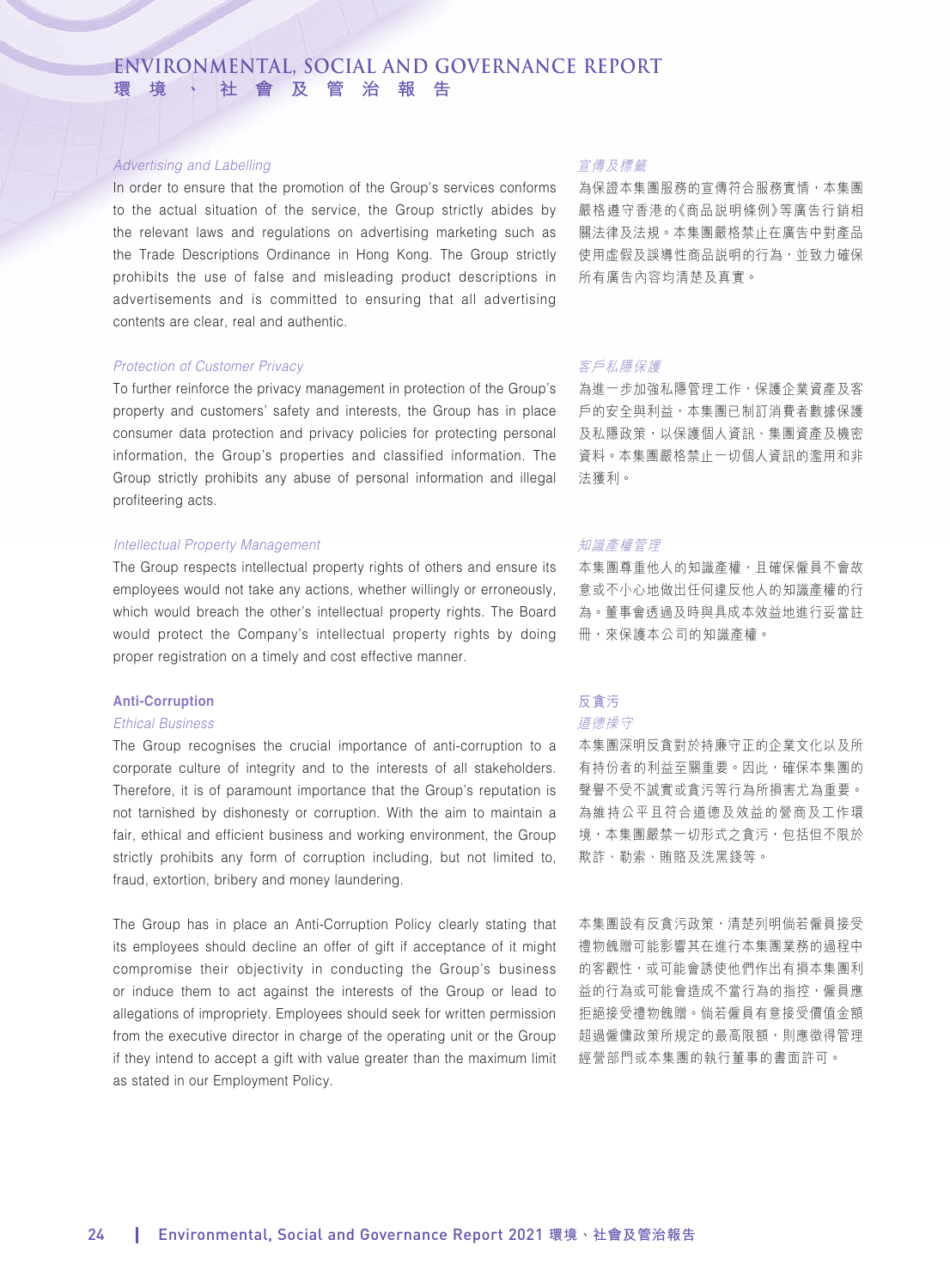### *Conflict of Interest*

The Anti-Corruption Policy stipulated that employees should avoid any situation which may lead to an actual or perceived conflict of interest, and should make a declaration in writing to the executive director in charge of the operating unit or the Company when such situation arises. Failure to do so may give rise to criticism of favouritism, abuse of authority or even allegations of corruption.

The Board attaches great importance to the prevention of bribery and malpractice of the Group, and thus introduced certain whistle-blowing procedures at which the whistle-blower is encouraged to report the matter to the Chairman of Audit Committee on a confidence basis.

During the Reporting Period, the Group was not aware of any non-compliance case in relation to bribery, extortion, fraud and money laundering related laws and regulations that would have a significant impact on the Group including, but not limited to, the Prevention of Bribery Ordinance in Hong Kong.

### **Community Involvement**

### *Corporate Social Responsibility*

The Group takes an active part in fulfilling the corporate social responsibility. We strive for getting ourselves involved in the local community and extending our reach to the people in need.

Employees are encouraged to participate in volunteer activities, including a volunteer leave system and program for employees to utilise lunch hours to conduct volunteer activities, which provide opportunities for the employees to engage with the stakeholders affected by our operations. We believe that through involving in the community, we can understand more about the stakeholders' needs and allow our construction projects to be in harmony with the community for the betterment of the people in Hong Kong. In addition, we believe that the participation in activities that contribute to the society can improve employees' civic awareness and promote correct values.

The Group believes that by helping the community, both materially and spiritually, it will also meet the expectations of Shareholders and stakeholders, including customers, suppliers, and employees. During the Reporting Period, the Group contributed HK\$30,000 to the Community Chest of Hong Kong for charity purpose.

### 利益衝突

反貪污政策規定僱員應避免任何可能導致實際或 被視為有利益衝突的情況,並應在出現有關情況 時向管理經營部門或本公司的執行董事作出書面 聲明。未能作出聲明可能導致對偏袒行為、濫用 職權的指責,甚至是貪污的指控。

董事會重視嚴防本集團內發生賄賂及任何舞弊行 為,因此本集團已引入若干舉報程序,鼓勵舉報 人在保密的基礎上向董事會轄下審核委員會主席 報告有關事項。

就我們所知,於報告期間,本集團並無任何違反 有關防止賄賂、勒索、欺詐及洗黑錢的相關法例 和法規,包括但不限於香港的《防止賄賂條例》, 而對本集團造成重大影響的情況。

### 社區參與

### 企業社會責任

本集團積極履行企業社會責任。我們努力融入當 地社區,並為有需要的人士提供幫助。

我們鼓勵僱員參與義工活動,包括義工假期制度 及讓員工使用午膳時間進行義工活動的計劃,讓 僱員有機會與受我們工作影響的持份者交流。 我們相信透過社區參與,我們能夠更好地瞭解持 份者的需求,讓我們的建設工程能與社區和諧共 存,造福香港市民。此外,我們相信藉著親身參 與回饋社會的活動,可以提高員工的公民意識及 幫助他們樹立正確的價值觀。

本集團相信,通過物質及精神上幫助社區,能有 助達到股東及持份者(包括客戶、供應商、僱員) 的期望。於報告期間,本集團向公益金捐贈了港 幣30,000元,以作慈善用途。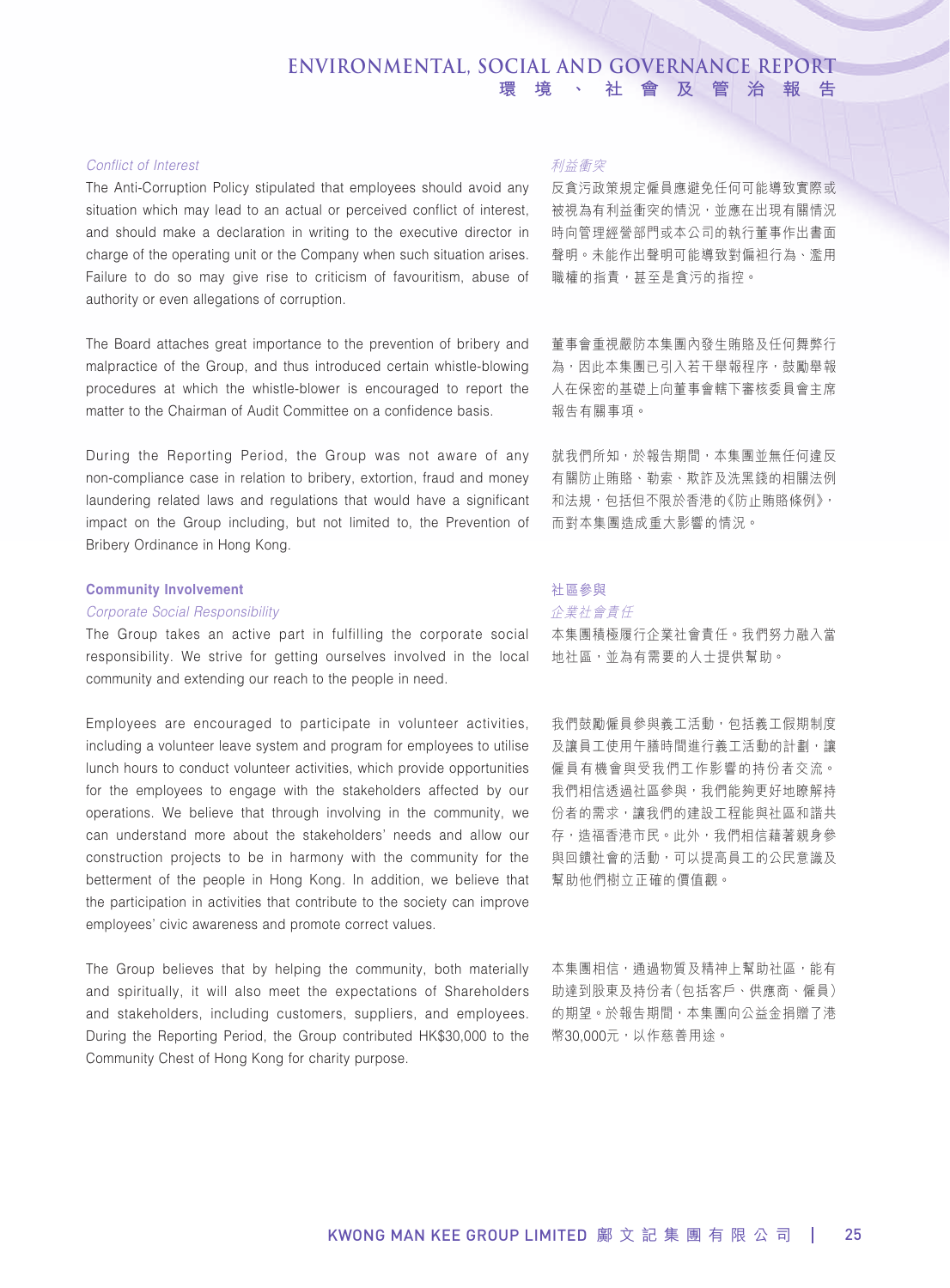### THE ESG REPORTING GUIDE CONTENT INDEX OF THE STOCK 香港聯合交易所有限公司的《環境丶社會及管 **EXCHANGE OF HONG KONG LIMITED**

治報告指引》內容索引表

| <b>Subject Areas, Aspects,</b><br><b>General Disclosures</b><br>and KPIs |                                                                                                                                                                                                                                                                                                                                                                   |                                                                                                           |
|--------------------------------------------------------------------------|-------------------------------------------------------------------------------------------------------------------------------------------------------------------------------------------------------------------------------------------------------------------------------------------------------------------------------------------------------------------|-----------------------------------------------------------------------------------------------------------|
| 主要範疇、層面、一般披露及<br>關鍵績效指標                                                  | <b>Description</b><br>描述                                                                                                                                                                                                                                                                                                                                          | <b>Section/Declaration</b><br>章節/聲明                                                                       |
| <b>Emissions</b><br><b>Aspect A1:</b><br>層面A1: 排放物                       |                                                                                                                                                                                                                                                                                                                                                                   |                                                                                                           |
| General Disclosure<br>一般披露                                               | Information on:<br>有關廢氣及溫室氣體排放、向水及土地的排污、有害及無害廢棄物<br>的產生等的:<br>(a) the policies; and<br>政策;及<br>(b) compliance with relevant laws and regulations that have<br>a significant impact on the issuer relating to Exhaust Gas<br>and GHG emissions, discharges into water and land, and<br>generation of hazardous and non-hazardous waste.<br>遵守對發行人有重大影響的相關法律及法規的資料。 | Exhaust Gas Emission, GHG<br>Emission, Sewage Discharge,<br>Waste Management<br>廢氣排放、溫室氣體排放、污<br>水排放、廢物管理 |
| <b>KPI A1.1</b><br>關鍵績效指標A1.1                                            | The types of emissions and respective emissions data.<br>排放物種類及相關排放數據。                                                                                                                                                                                                                                                                                            | Exhaust Gas Emission, GHG<br>Emission, Sewage Discharge,<br>Waste Management<br>廢氣排放、溫室氣體排放、<br>污水排放、廢物管理 |
| <b>KPI A1.2</b><br>關鍵績效指標A1.2                                            | GHG emissions in total (in tonnes) and intensity.<br>溫室氣體總排放量(以噸計算)及密度。                                                                                                                                                                                                                                                                                           | <b>GHG Emissions</b><br>溫室氣體排放                                                                            |
| <b>KPI A1.3</b><br>關鍵績效指標A1.3                                            | Total hazardous waste produced (in tonnes) and intensity.<br>所產生有害廢棄物總量(以噸計算)及密度。                                                                                                                                                                                                                                                                                 | Waste Management<br>(Not applicable, Explained)<br>廢物處理<br>(不滴用-已解釋)                                      |
| <b>KPI A1.4</b><br>關鍵績效指標A1.4                                            | Total non-hazardous waste produced (in tonnes) and intensity.<br>所產生無害廢棄物總量(以噸計算)及密度。                                                                                                                                                                                                                                                                             | Waste Management<br>廢物處理                                                                                  |
| <b>KPI A1.5</b><br>關鍵績效指標A1.5                                            | Description of measures to mitigate emissions and results<br>achieved.<br>描述減低排放量的措施及所得成果。                                                                                                                                                                                                                                                                        | Exhaust Gas Emission, GHG<br>Emission, Sewage Discharge,<br>Waste Management<br>廢氣排放、溫室氣體排放、<br>污水排放、廢物處理 |
| <b>KPI A1.6</b><br>關鍵績效指標A1.6                                            | Description of how hazardous and non-hazardous wastes are<br>handled, reduction initiatives and results achieved.<br>描述處理有害及無害廢棄物的方法、減低產生量的措施及所得成<br>果。                                                                                                                                                                                                           | Waste Management<br>廢物處理                                                                                  |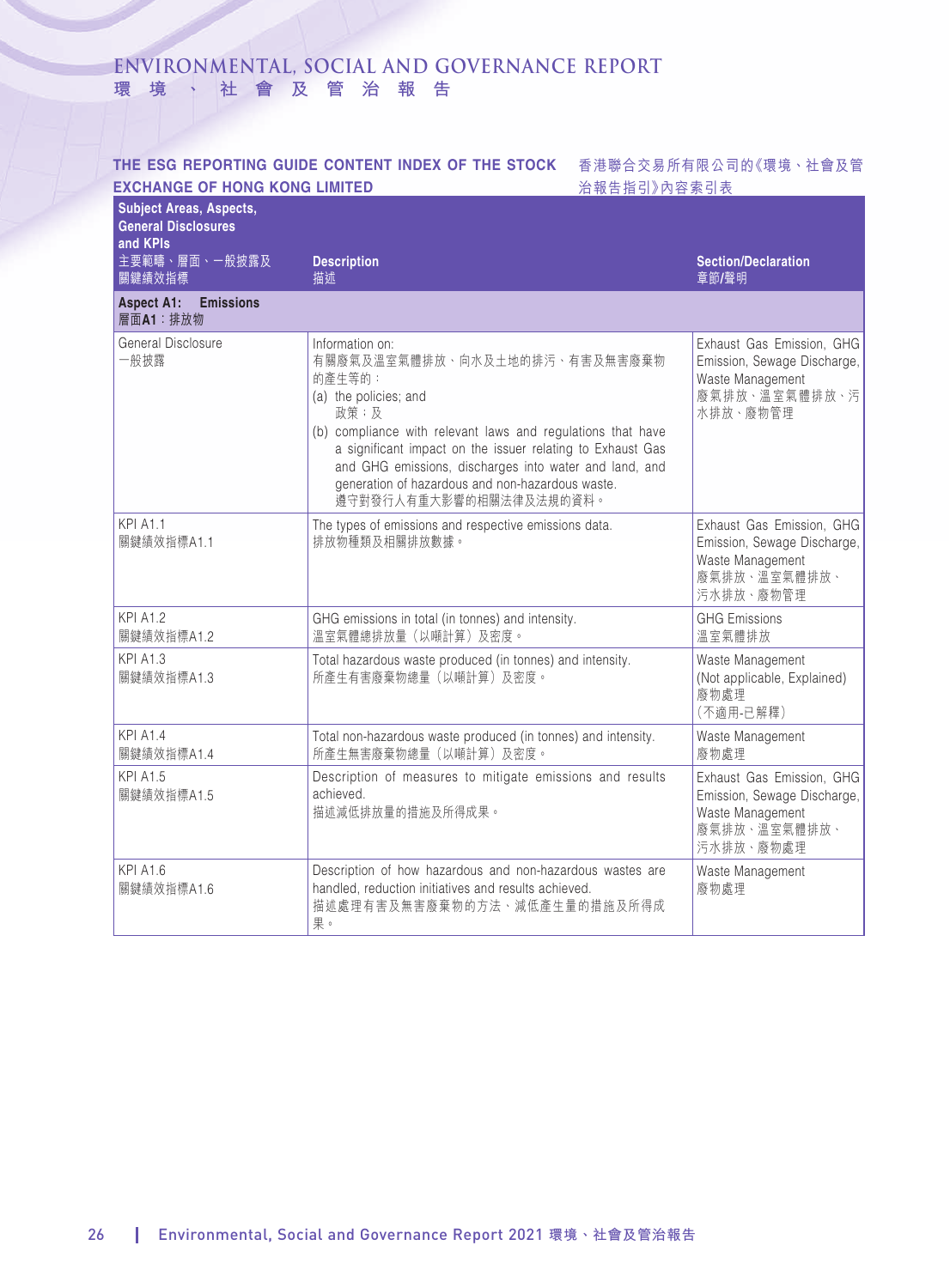| <b>Subject Areas, Aspects,</b><br><b>General Disclosures</b><br>and KPIs |                                                                                                                                                                                       |                                                                                  |  |
|--------------------------------------------------------------------------|---------------------------------------------------------------------------------------------------------------------------------------------------------------------------------------|----------------------------------------------------------------------------------|--|
| 主要範疇、層面、一般披露及<br>關鍵績效指標                                                  | <b>Description</b><br>描述                                                                                                                                                              | <b>Section/Declaration</b><br>章節/聲明                                              |  |
| <b>Aspect A2: Use of Resources</b><br>層面A2: 資源使用                         |                                                                                                                                                                                       |                                                                                  |  |
| General Disclosure<br>一般披露                                               | Policies on the efficient use of resources, including energy,<br>water and other raw materials.<br>有效使用資源(包括能源、水及其他原材料)的政策。                                                           | Energy Consumption, Water<br>Consumption<br>能源消耗、水資源消耗                           |  |
| <b>KPI A2.1</b><br>關鍵績效指標A2.1                                            | Direct and/or indirect energy consumption by type in total and<br>intensity.<br>按類型劃分的直接及/或間接能源總耗量及密度。                                                                                | <b>Energy Consumption</b><br>能源消耗                                                |  |
| <b>KPI A2.2</b><br>關鍵績效指標A2.2                                            | Water consumption in total and intensity.<br>總耗水量及密度。                                                                                                                                 | Water Consumption<br>水資源消耗                                                       |  |
| <b>KPI A2.3</b><br>關鍵績效指標A2.3                                            | Description of energy use efficiency initiatives and results<br>achieved.<br>描述能源使用效益計畫及所得成果。                                                                                         | <b>Energy Consumption</b><br>能源消耗                                                |  |
| KPI A2.4<br>關鍵績效指標A2.4                                                   | Description of whether there is any issue in sourcing water<br>that is fit for purpose, water efficiency initiatives and results<br>achieved.<br>描述求取適用水源上可有任何問題,以及提升用水效益計畫及所得<br>成果。 | Water Consumption<br>水資源消耗                                                       |  |
| <b>KPI A2.5</b><br>關鍵績效指標A2.5                                            | Total packaging material used for finished products (in tonnes)<br>and with reference to per unit produced.<br>製成品所用包裝材料的總量(以噸計算)及每生產單位佔量。                                            | Use of Packaging Materials<br>(Not applicable, Explained)<br>包装材料使用<br>(不適用-已解釋) |  |
| <b>Aspect A3: The Environment and Natural Resources</b><br>層面A3: 環境及天然資源 |                                                                                                                                                                                       |                                                                                  |  |
| General Disclosure<br>一般披露                                               | Policies on minimising the issuer's significant impact on the<br>environment and natural resources.<br>減低發行人對環境及天然資源造成重大影響的政策。                                                        | <b>Environmental Policy</b><br>環境政策                                              |  |
| KPI A3.1<br>關鍵績效指標A3.1                                                   | Description of the significant impacts of activities on the<br>environment and natural resources and the actions taken to<br>manage them.<br>描述業務活動對環境及天然資源的重大影響及已採取管理有關影響<br>的行動。    | The Environment and Natural<br>Resources<br>環境及天然資源                              |  |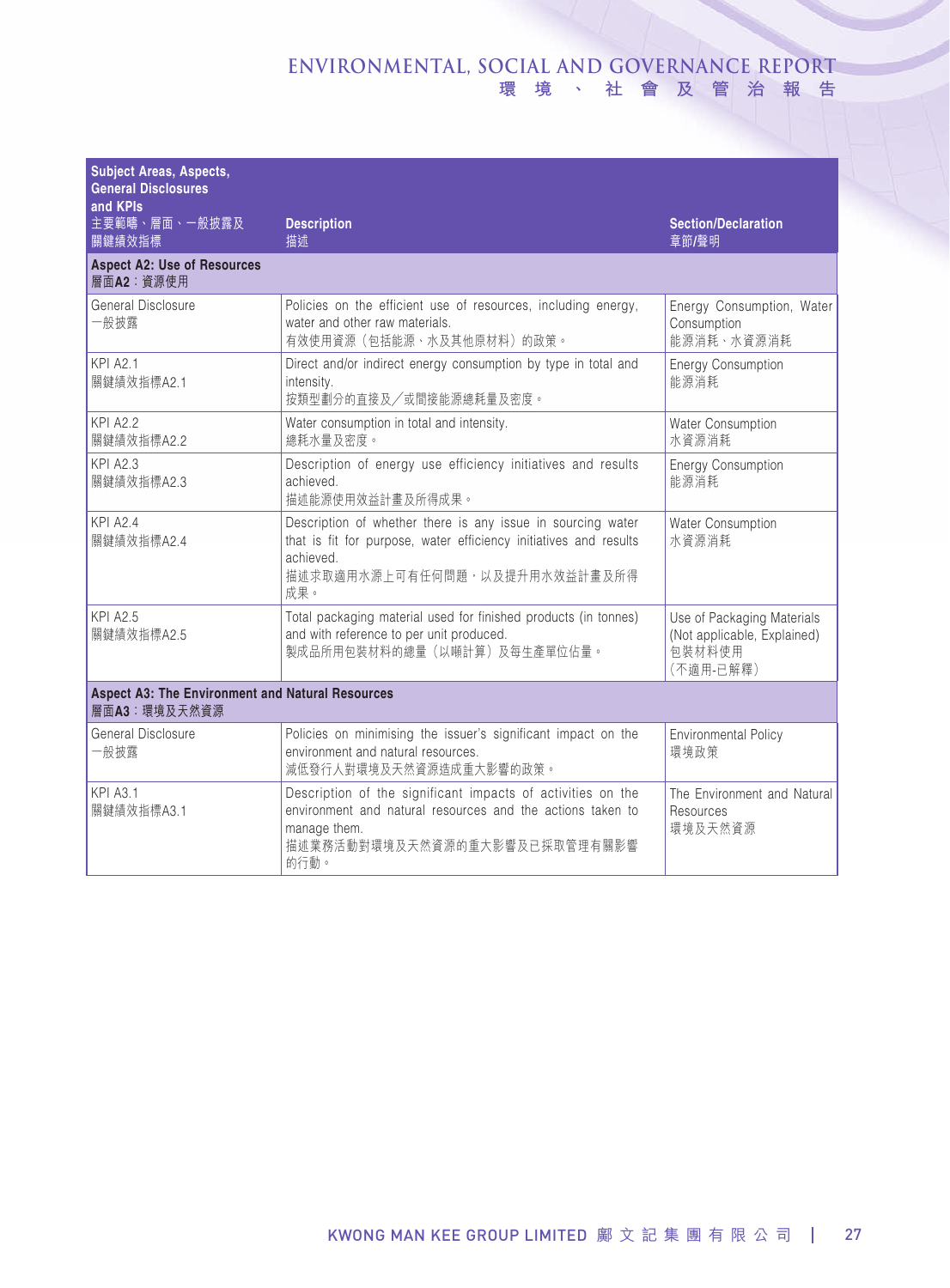| <b>Subject Areas, Aspects,</b><br><b>General Disclosures</b><br>and KPIs |                                                                                                                                                                                                                                                                                                                                                                                                                                  |                                     |
|--------------------------------------------------------------------------|----------------------------------------------------------------------------------------------------------------------------------------------------------------------------------------------------------------------------------------------------------------------------------------------------------------------------------------------------------------------------------------------------------------------------------|-------------------------------------|
| 主要範疇、層面、一般披露及<br>關鍵績效指標                                                  | <b>Description</b><br>描述                                                                                                                                                                                                                                                                                                                                                                                                         | <b>Section/Declaration</b><br>章節/聲明 |
| <b>Aspect B1: Employment</b><br>層面B1:僱傭                                  |                                                                                                                                                                                                                                                                                                                                                                                                                                  |                                     |
| General Disclosure<br>一般披露                                               | Information on:<br>有關薪酬及解僱、招聘及晉升、工作時數、假期、平等機會、多元<br>化、反歧視以及其他待遇及福利的:<br>(a) the policies; and<br>政策;及<br>(b) compliance with relevant laws and regulations that have a<br>significant impact on the issuer relating to compensation<br>and dismissal, recruitment and promotion, working hours,<br>rest periods, equal opportunity, diversity, antidiscrimination,<br>and other benefits and welfare.<br>遵守對發行人有重大影響的相關法律及法規的資料。 | <b>Employment Practices</b><br>僱傭慣例 |
| KPI B1.1<br>關鍵績效指標B1.1                                                   | Total workforce by gender, employment type, age group and<br>geographical region.<br>按性別、僱傭類型、年齡組別及地區劃分的僱員總數。                                                                                                                                                                                                                                                                                                                    | <b>Employment Practices</b><br>僱傭慣例 |
| <b>KPI B1.2</b><br>關鍵績效指標B1.2                                            | Employee turnover rate by gender, age group and geographical<br>region.<br>按性別、年齡組別及地區劃分的僱員流失比率。                                                                                                                                                                                                                                                                                                                                 | <b>Employment Practices</b><br>僱傭慣例 |
| <b>Aspect B2: Health and Safety</b><br>層面B2:健康與安全                        |                                                                                                                                                                                                                                                                                                                                                                                                                                  |                                     |
| General Disclosure<br>一般披露                                               | Information on:<br>有關提供安全工作環境及保障僱員避免職業性危害的:<br>(a) the policies; and<br>政策;及<br>(b) compliance with relevant laws and regulations that have<br>a significant impact on the issuer relating to providing a<br>safe working environment and protecting employees from<br>occupational hazards.<br>遵守對發行人有重大影響的相關法律及法規的資料。                                                                                                          | Health and Safety<br>健康與安全          |
| <b>KPI B2.1</b><br>關鍵績效指標B2.1                                            | Number and rate of work-related fatalities.<br>因工作關係而死亡的人數及比率。                                                                                                                                                                                                                                                                                                                                                                   | Health and Safety<br>健康與安全          |
| <b>KPI B2.2</b><br>關鍵績效指標B2.2                                            | Lost days due to work injury.<br>因工傷損失工作日數。                                                                                                                                                                                                                                                                                                                                                                                      | Health and Safety<br>健康與安全          |
| <b>KPI B2.3</b><br>關鍵績效指標B2.3                                            | Description of occupational health and safety measures<br>adopted, how they are implemented and monitored.<br>描述所採納的職業健康與安全措施,以及相關執行及監察方法。                                                                                                                                                                                                                                                                                       | Health and Safety<br>健康與安全          |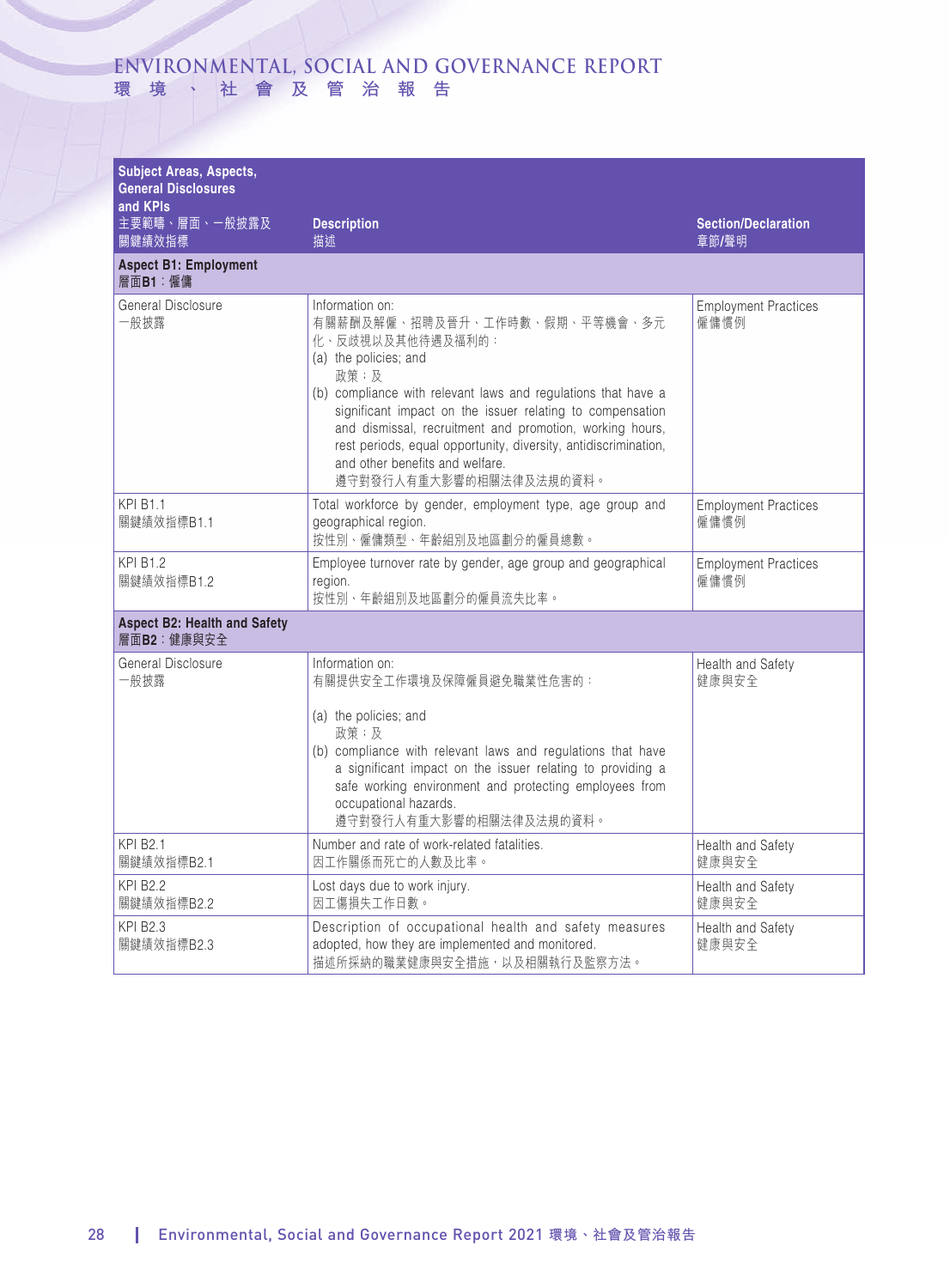| <b>Subject Areas, Aspects,</b><br><b>General Disclosures</b><br>and KPIs |                                                                                                                                                                                                                                                      |                                                 |  |  |
|--------------------------------------------------------------------------|------------------------------------------------------------------------------------------------------------------------------------------------------------------------------------------------------------------------------------------------------|-------------------------------------------------|--|--|
| 主要範疇、層面、一般披露及<br>關鍵績效指標                                                  | <b>Description</b><br>描述                                                                                                                                                                                                                             | <b>Section/Declaration</b><br>章節/聲明             |  |  |
| <b>Aspect B3: Development and Training</b><br>層面B3:發展及培訓                 |                                                                                                                                                                                                                                                      |                                                 |  |  |
| General Disclosure<br>一般披露                                               | Policies on improving employees' knowledge and skills for<br>discharging duties at work. Description of training activities.<br>有關提升僱員履行工作職責的知識及技能的政策。描述培訓活動。                                                                                        | Employee Training and<br>Development<br>僱員培訓與發展 |  |  |
| <b>KPI B3.1</b><br>關鍵績效指標B3.1                                            | The percentage of employees trained by gender and employee<br>category (e.g. senior management, middle management).<br>按性別及僱員類別 (如高級管理層、中級管理層等) 劃分的受訓僱<br>員百分比。                                                                                      | Employee Training<br>and Development<br>僱員培訓與發展 |  |  |
| <b>KPI B3.2</b><br>關鍵績效指標B3.2                                            | The average training hours completed per employee by gender<br>and employee category.<br>按性別及僱員類別劃分,每名僱員完成受訓的平均時數。                                                                                                                                   | Employee Training<br>and Development<br>僱員培訓與發展 |  |  |
| <b>Aspect B4: Labour Standards</b><br>層面B4: 勞工準則                         |                                                                                                                                                                                                                                                      |                                                 |  |  |
| General Disclosure<br>一般披露                                               | Information on:<br>有關防止童工或強制勞工的:<br>(a) the policies; and<br>政策;及<br>(b) compliance with relevant laws and regulations that have a<br>significant impact on the issuer relating to preventing child<br>and forced labour.<br>遵守對發行人有重大影響的相關法律及法規的資料。 | Labour Standards<br>勞工標準                        |  |  |
| <b>KPI B4.1</b><br>關鍵績效指標B4.1                                            | Description of measures to review employment practices to<br>avoid child and forced labour.<br>描述檢討招聘慣例的措施以避免童工及強制勞工。                                                                                                                                | Labour Standards<br>勞工標準                        |  |  |
| <b>KPI B4.2</b><br>關鍵績效指標B4.2                                            | Description of steps taken to eliminate such practices when<br>discovered.<br>描述在發現違規情況時消除有關情況所採取的步驟。                                                                                                                                                | Labour Standards<br>勞工標準                        |  |  |
| <b>Aspect B5: Supply Chain Management</b><br>層面B5:供應鏈管理                  |                                                                                                                                                                                                                                                      |                                                 |  |  |
| General Disclosure<br>般披露                                                | Policies on managing environmental and social risks of the<br>supply chain.<br>管理供應鏈的環境及社會風險政策。                                                                                                                                                      | Supply Chain Management<br>供應鏈管理                |  |  |
| <b>KPI B5.1</b><br>關鍵績效指標B5.1                                            | Number of suppliers by geographical region.<br>按地區劃分的供應商數目。                                                                                                                                                                                          | Supply Chain Management<br>供應鏈管理                |  |  |
| <b>KPI B5.2</b><br>關鍵績效指標B5.2                                            | Description of practices relating to engaging suppliers, number<br>of suppliers where the practices are being implemented, how<br>they are implemented and monitored.<br>描述有關聘用供應商的慣例,向其執行有關慣例的供應商數目、以<br>及有關慣例的執行及監察方法。                             | Supply Chain Management<br>供應鏈管理                |  |  |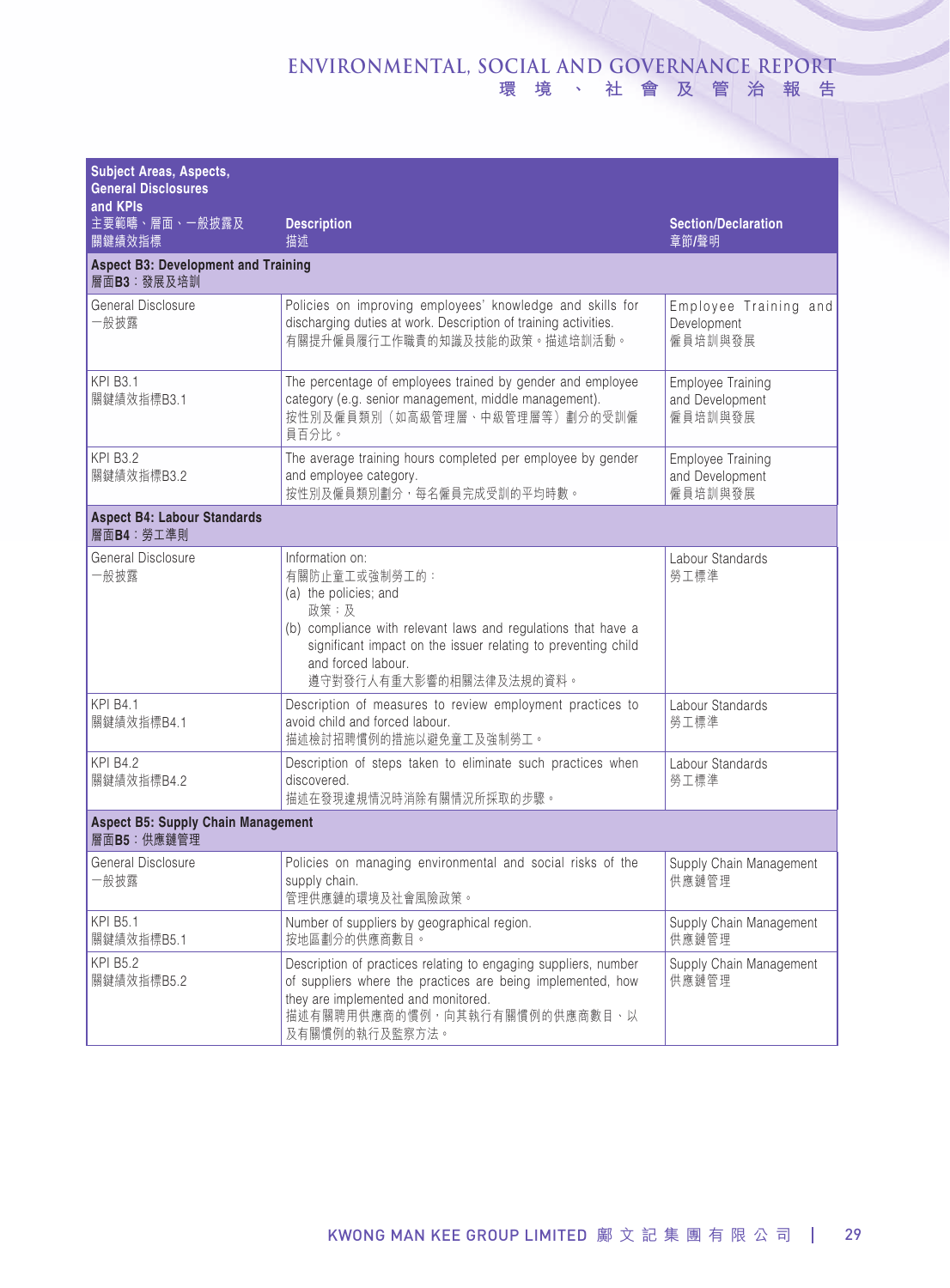| <b>Subject Areas, Aspects,</b><br><b>General Disclosures</b><br>and KPIs |                                                                                                                                                                                                                                                                                                                                                                                |                                                  |
|--------------------------------------------------------------------------|--------------------------------------------------------------------------------------------------------------------------------------------------------------------------------------------------------------------------------------------------------------------------------------------------------------------------------------------------------------------------------|--------------------------------------------------|
| 主要範疇、層面、一般披露及<br>關鍵績效指標                                                  | <b>Description</b><br>描述                                                                                                                                                                                                                                                                                                                                                       | <b>Section/Declaration</b><br>章節/聲明              |
| <b>Aspect B6: Product Responsibility</b><br>層面B6: 產品責任                   |                                                                                                                                                                                                                                                                                                                                                                                |                                                  |
| General Disclosure<br>一般披露                                               | Information on:<br>有關所提供產品和服務的健康與安全、廣告、標籤及私隱事宜以及<br>補救方法的:<br>(a) the policies; and<br>政策;及<br>(b) compliance with relevant laws and regulations that have<br>a significant impact on the issuer relating to health and<br>safety, advertising, labelling and privacy matters relating to<br>products and services provided and methods of redress.<br>遵守對發行人有重大影響的相關法律及法規的資料。 | Product and<br>Service Responsibility<br>產品及服務責任 |
| <b>KPI B6.1</b><br>關鍵績效指標B6.1                                            | Percentage of total products sold or shipped subject to recalls<br>for safety and health reasons.<br>已售或已運送產品總數中因安全與健康理由而須回收的百分比。                                                                                                                                                                                                                                              | Product and<br>Service Responsibility<br>產品及服務責任 |
| <b>KPI B6.2</b><br>關鍵績效指標B6.2                                            | Number of products and service related complaints received<br>and how they are dealt with.<br>接獲關於產品及服務的投訴數目以及應對方法。                                                                                                                                                                                                                                                            | Product and<br>Service Responsibility<br>產品及服務責任 |
| <b>KPI B6.3</b><br>關鍵績效指標B6.3                                            | Description of practices relating to observing and protecting<br>intellectual property rights.<br>描述與維護及保障知識產權有關的措施。                                                                                                                                                                                                                                                           | Intellectual<br>Property Management<br>知識產權管理    |
| <b>KPI B6.4</b><br>關鍵績效指標B6.4                                            | Description of quality assurance process and recall procedures.<br>描述質量檢定過程及產品回收程序。                                                                                                                                                                                                                                                                                            | Quality Management<br>品質管制                       |
| <b>KPI B6.5</b><br>關鍵績效指標B6.5                                            | Description of consumer data protection and privacy policies,<br>how they are implemented and monitored.<br>描述消費者資料保障及私隱政策,以及相關執行及監察方法。                                                                                                                                                                                                                                        | Protection of Customer Privacy<br>客戶私隱保護         |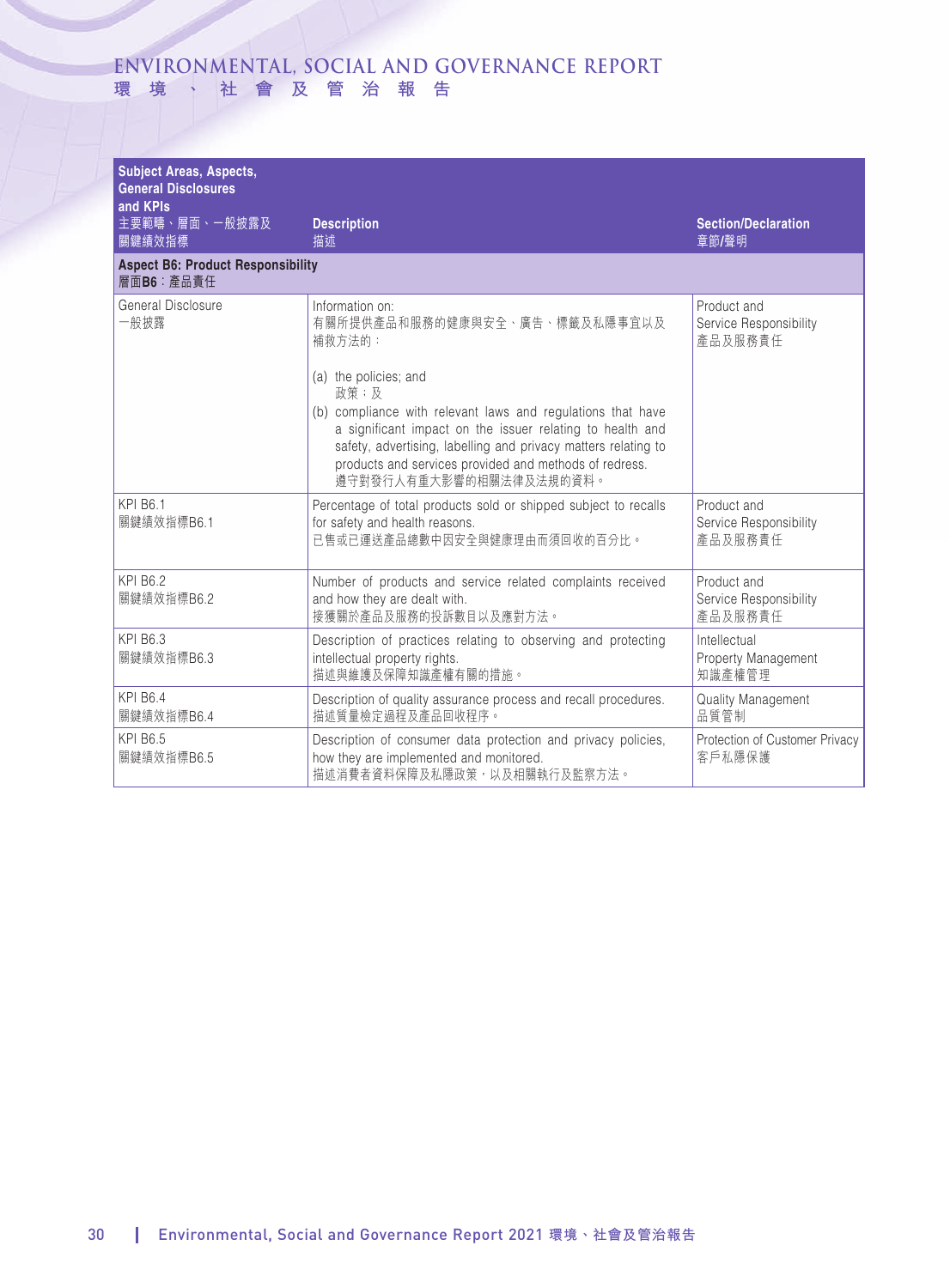| <b>Subject Areas, Aspects,</b><br><b>General Disclosures</b><br>and KPIs |                                                                                                                                                                                                                                                                       |                                     |  |
|--------------------------------------------------------------------------|-----------------------------------------------------------------------------------------------------------------------------------------------------------------------------------------------------------------------------------------------------------------------|-------------------------------------|--|
| 主要範疇、層面、一般披露及<br>關鍵績效指標                                                  | <b>Description</b><br>描述                                                                                                                                                                                                                                              | <b>Section/Declaration</b><br>章節/聲明 |  |
| <b>Aspect B7: Anti-corruption</b><br>層面B7:反貪污                            |                                                                                                                                                                                                                                                                       |                                     |  |
| General Disclosure<br>-般披露                                               | Information on:<br>有關防止賄賂、勒索、欺詐及洗黑錢的:<br>(a) the policies; and<br>政策;及<br>(b) compliance with relevant laws and regulations that have a<br>significant impact on the issuer relating to bribery, extortion,<br>fraud and money laundering.<br>遵守對發行人有重大影響的相關法律及法規的資料。 | Anti-corruption<br>反貪污              |  |
| <b>KPI B7.1</b><br>關鍵績效指標B7.1                                            | Number of concluded legal cases regarding corrupt practices<br>brought against the issuer or its employees during the reporting<br>period and the outcomes of the cases.<br>於匯報期內對發行人或其僱員提出並已審結的貪污訴訟案件的數目<br>及訴訟結果。                                                   | Anti-corruption<br>反貪污              |  |
| <b>KPI B7.2</b><br>關鍵績效指標B7.2                                            | Description of preventive measures and whistle-blowing<br>procedures, how they are implemented and monitored.<br>描述防範措施及舉報程序,以及相關執行及監察方法。                                                                                                                             | Anti-corruption<br>反貪污              |  |
| <b>Aspect B8: Community Investment</b><br>層面B8: 社區投資                     |                                                                                                                                                                                                                                                                       |                                     |  |
| General Disclosure<br>一般披露                                               | Policies on community engagement to understand the needs<br>of the communities where the issuer operates and to ensure its<br>activities take into consideration the communities' interests.<br>有關以社區參與來瞭解營運所在社區需要和確保其業務活動會顧及<br>社區利益的政策。                             | Community involvement<br>社區參與       |  |